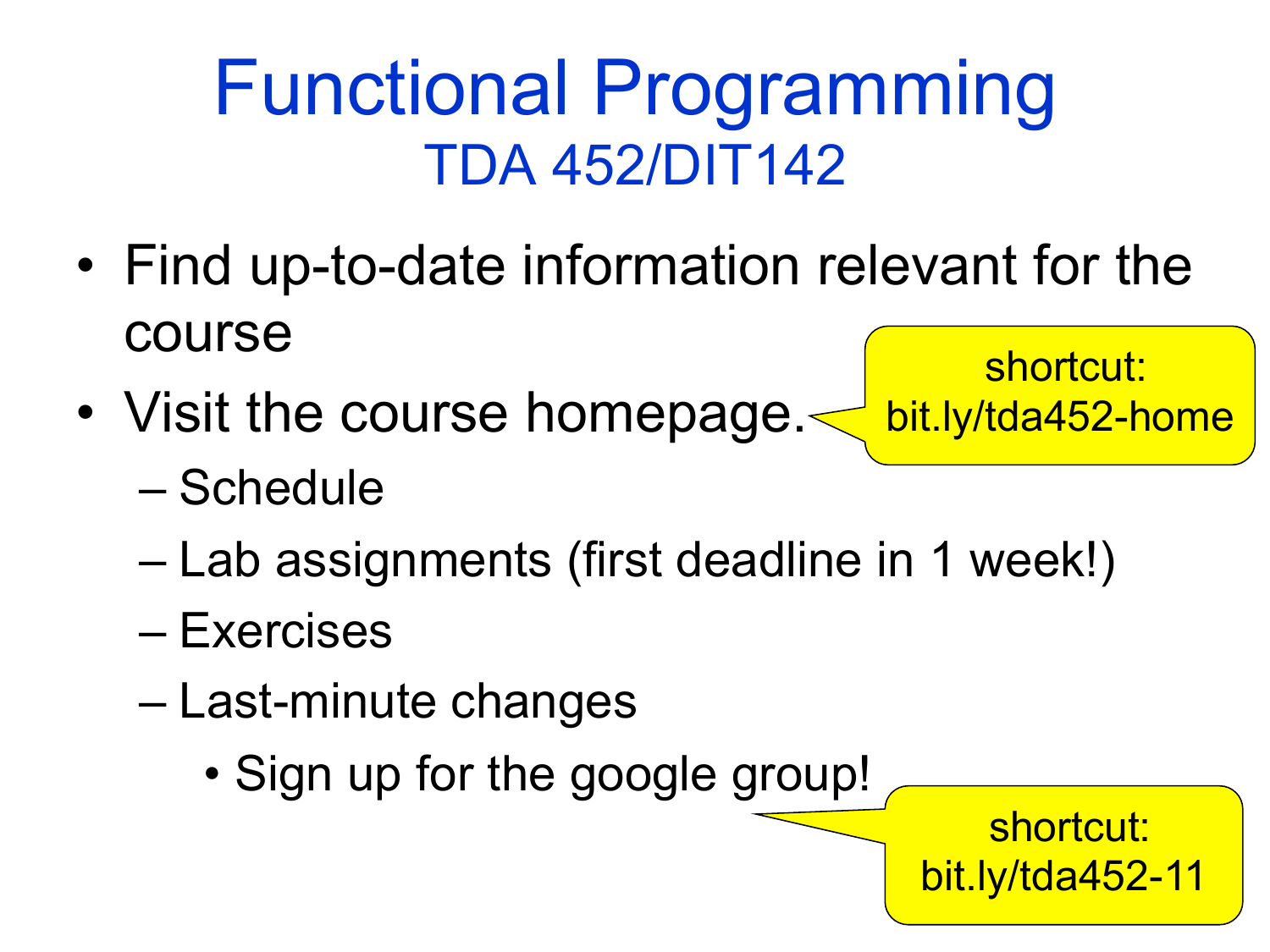#### Functional Programming

#### David Sands\*

\*Adapted slides from Koen Lindström Claessen & John Hughes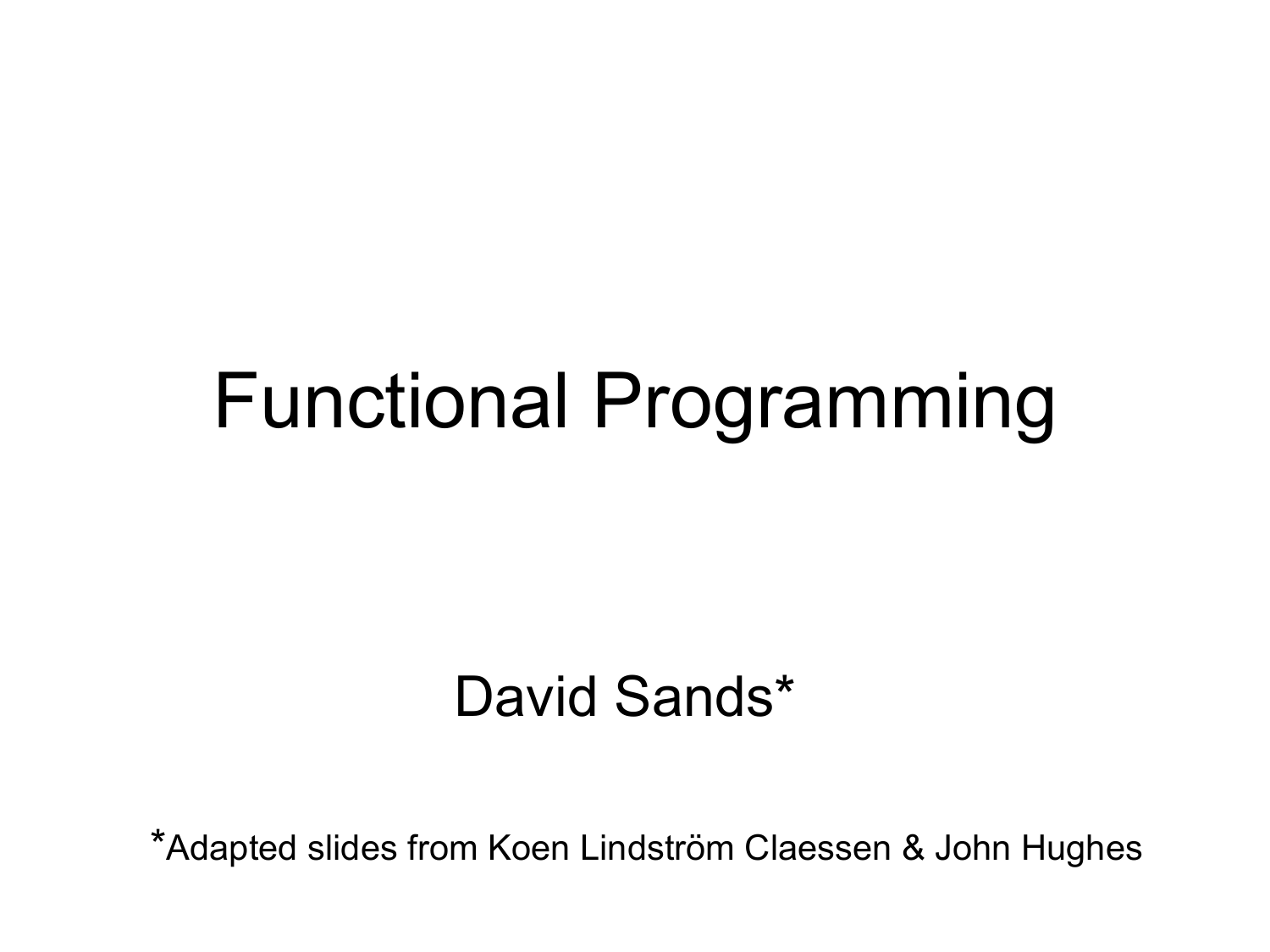# Why learn FP?

- Functional programming will make you think differently about programming
	- mainstream programming is all about *state*  and how to *transform* state
	- Functional programming is all about *values* and how to construct values using *functions*
- Whether you use it later or not, it will make you a better programmer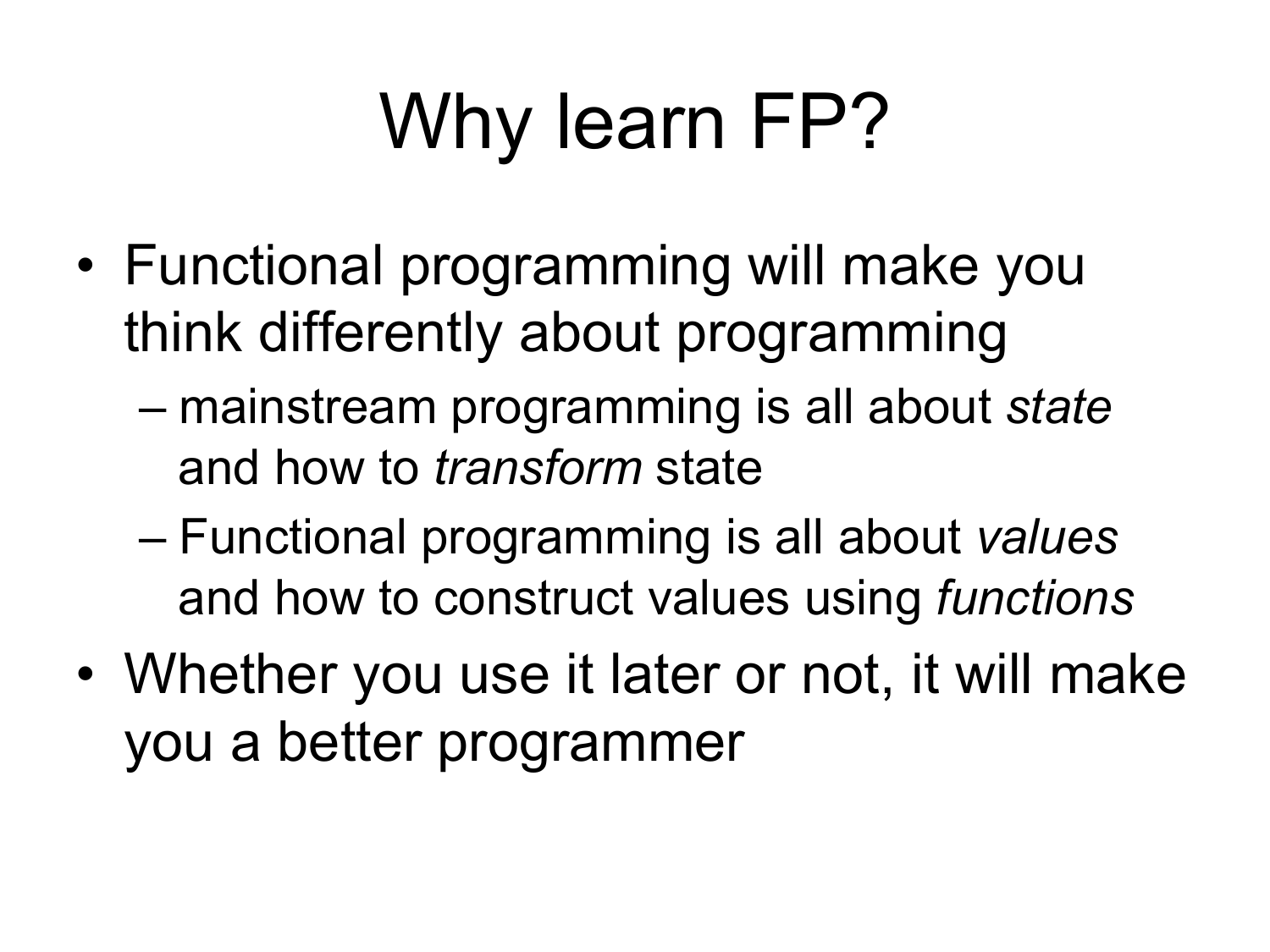# Why Haskell?

•Haskell is a very *high-level language* (many details taken care of automatically).

•Haskell is expressive and concise (can achieve a lot with a little effort).

•Haskell is good at handling complex data and combining components.

•Haskell is a high-productivity language (prioritise programmer-time over computer-time).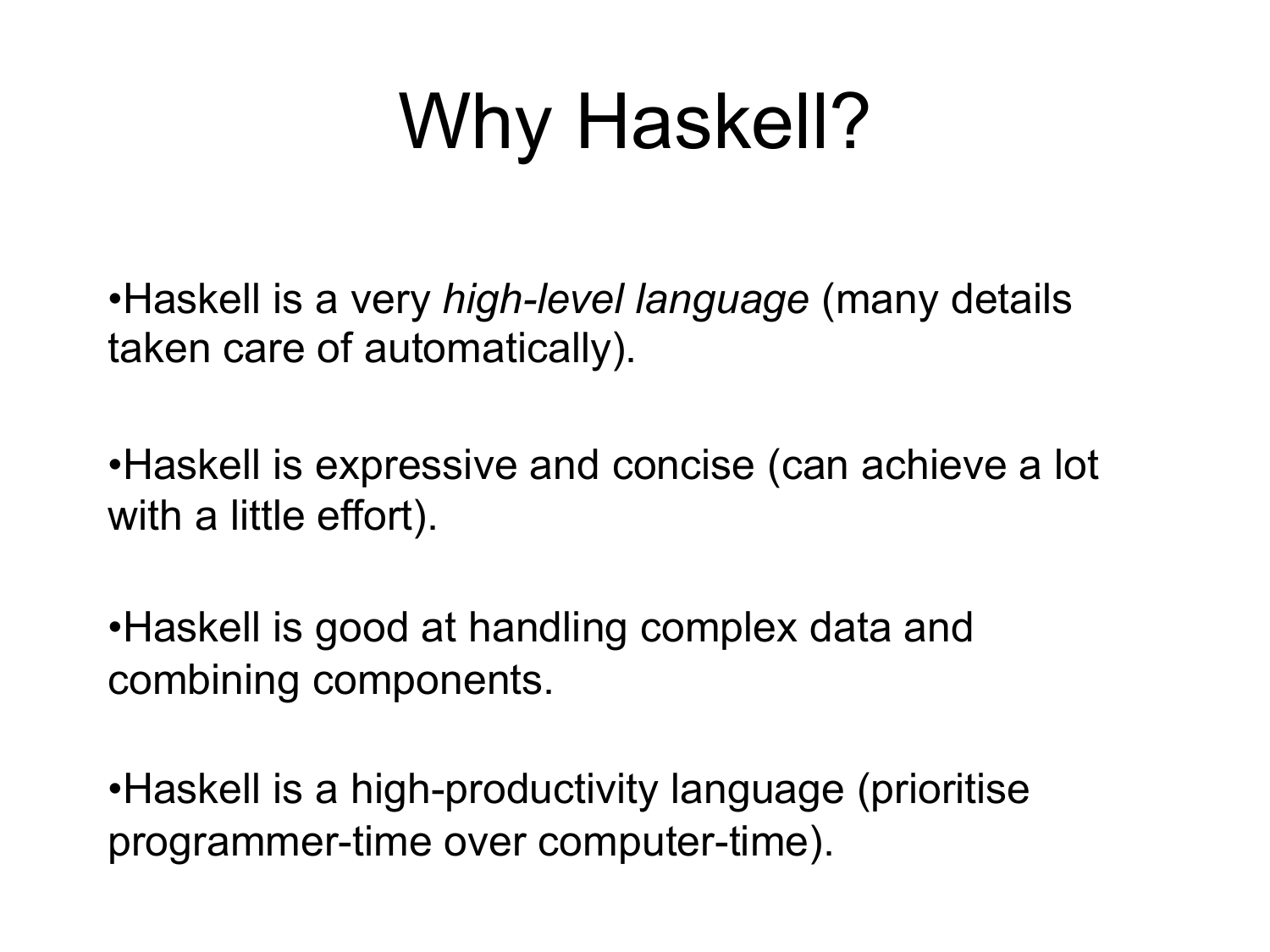#### A Haskell Demo

• Start the GHCi Haskell interpreter:

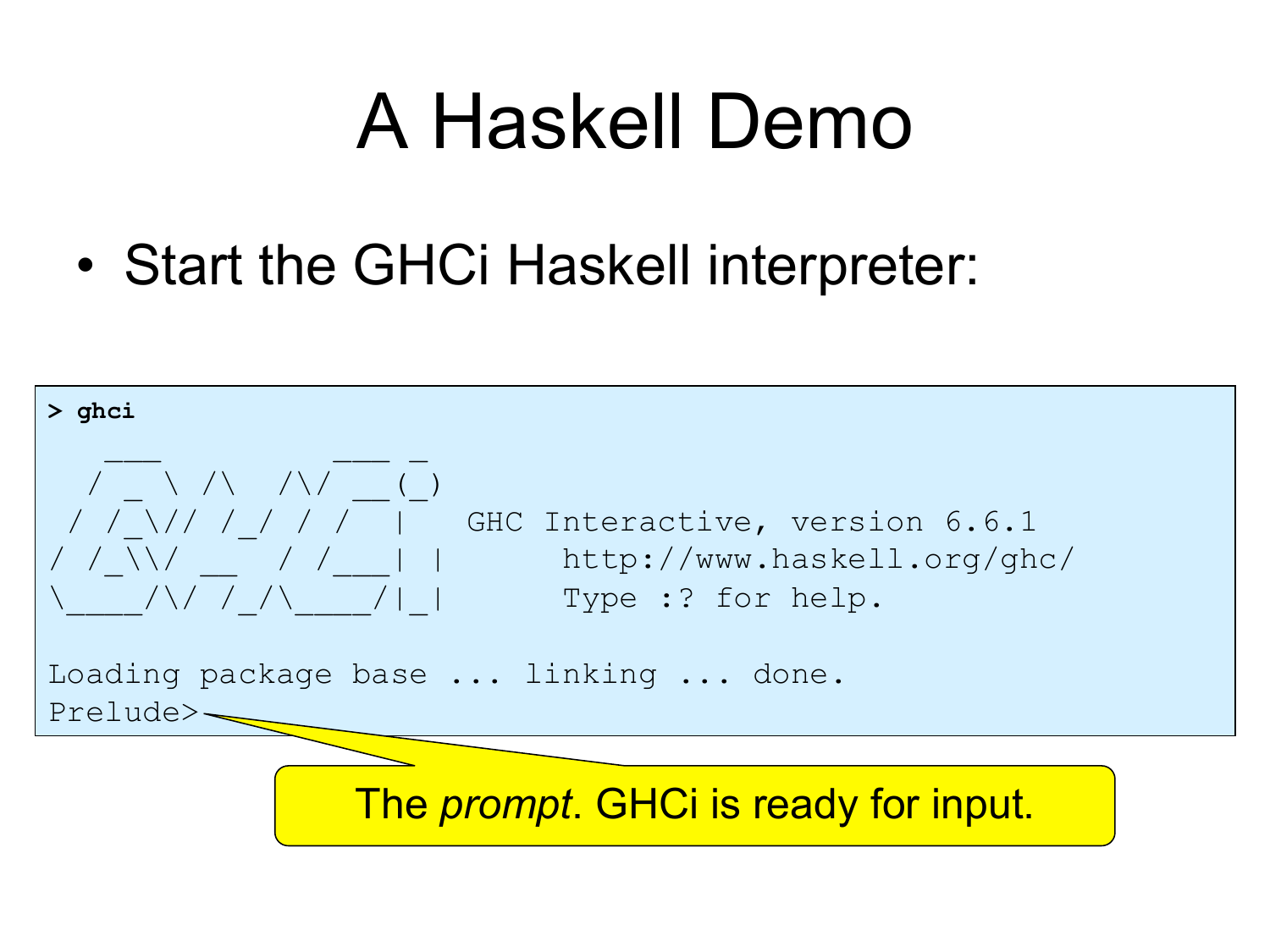# Naming a Value

- We give a name to a value by making a *definition.*
- Definitions are put in a file, using a text editor such as emacs.

> emacs Examples.hs

Do this in a separate window, so you can edit and run hugs simultaneously.

The UNIX prompt, *not* the ghci one!

Haskell files end in .hs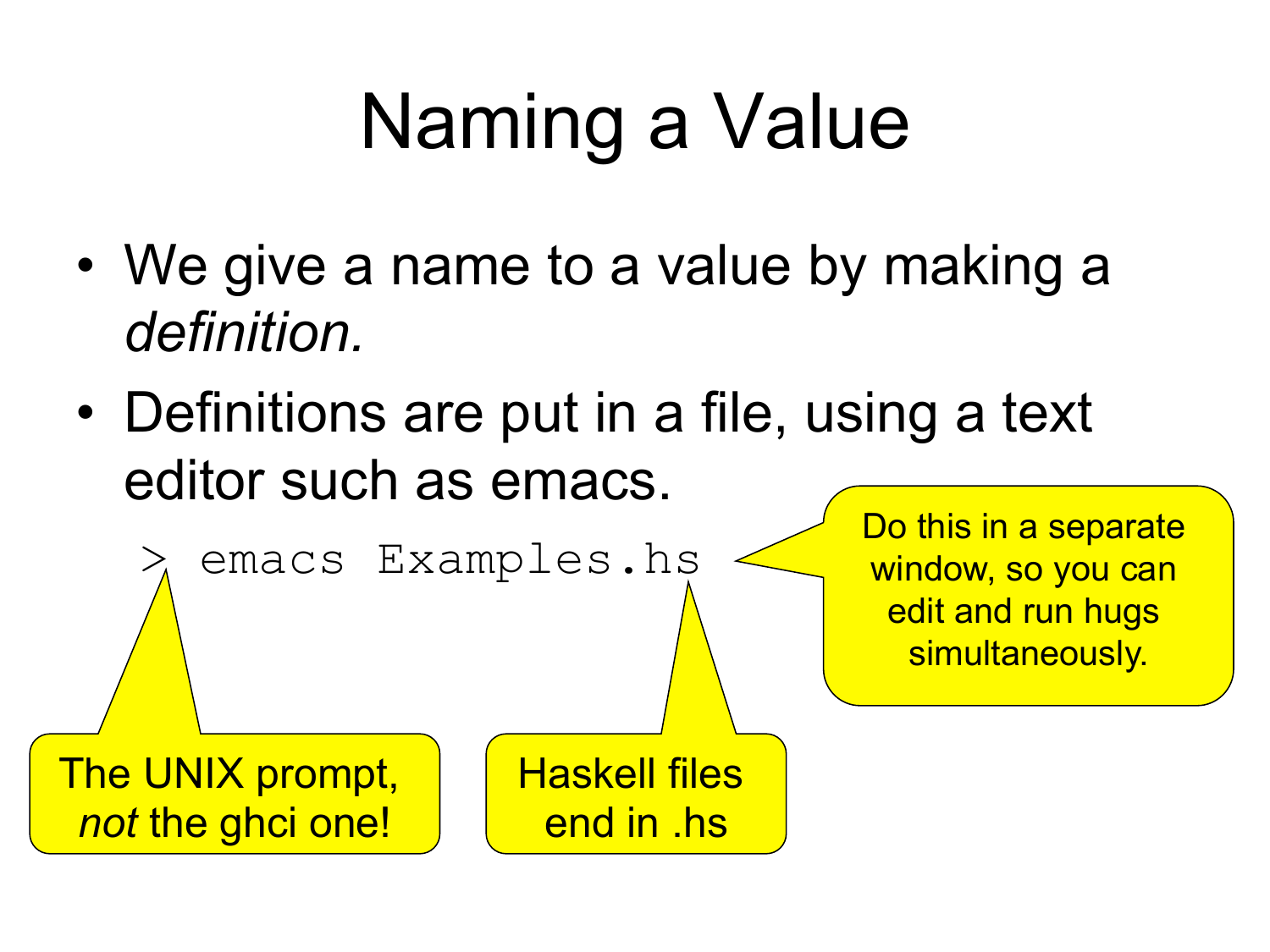#### Creating the Definition

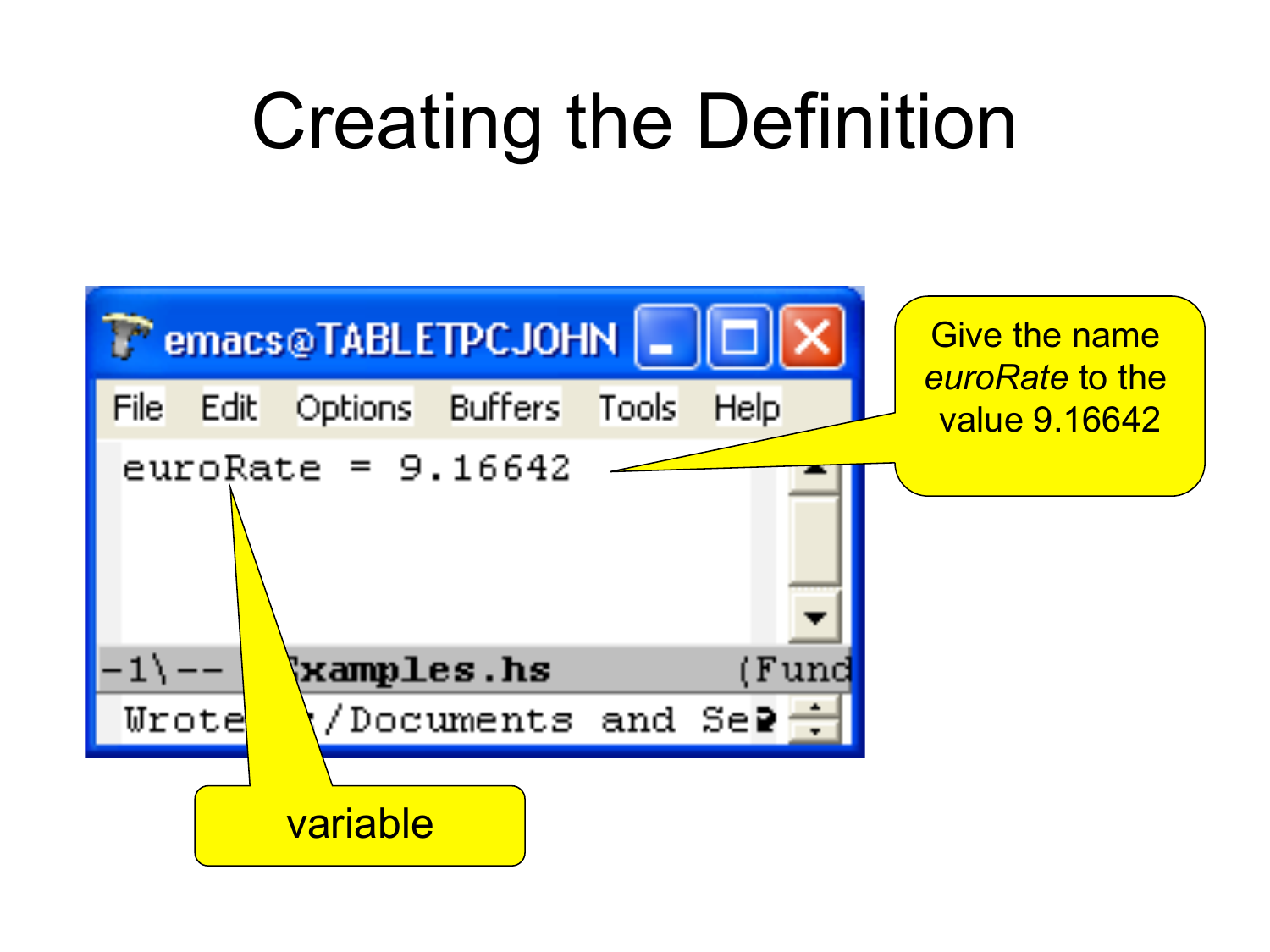# Using the Definition

The prompt changes – we have now loaded a program.

```
Prelude> :l Examples 
Main> euroRate 
9.16642 
Main> 53*euroRate 
485.82026
```
Main>

We are free to make use of the definition.

Load the file Examples.hs into ghci – make the definition available.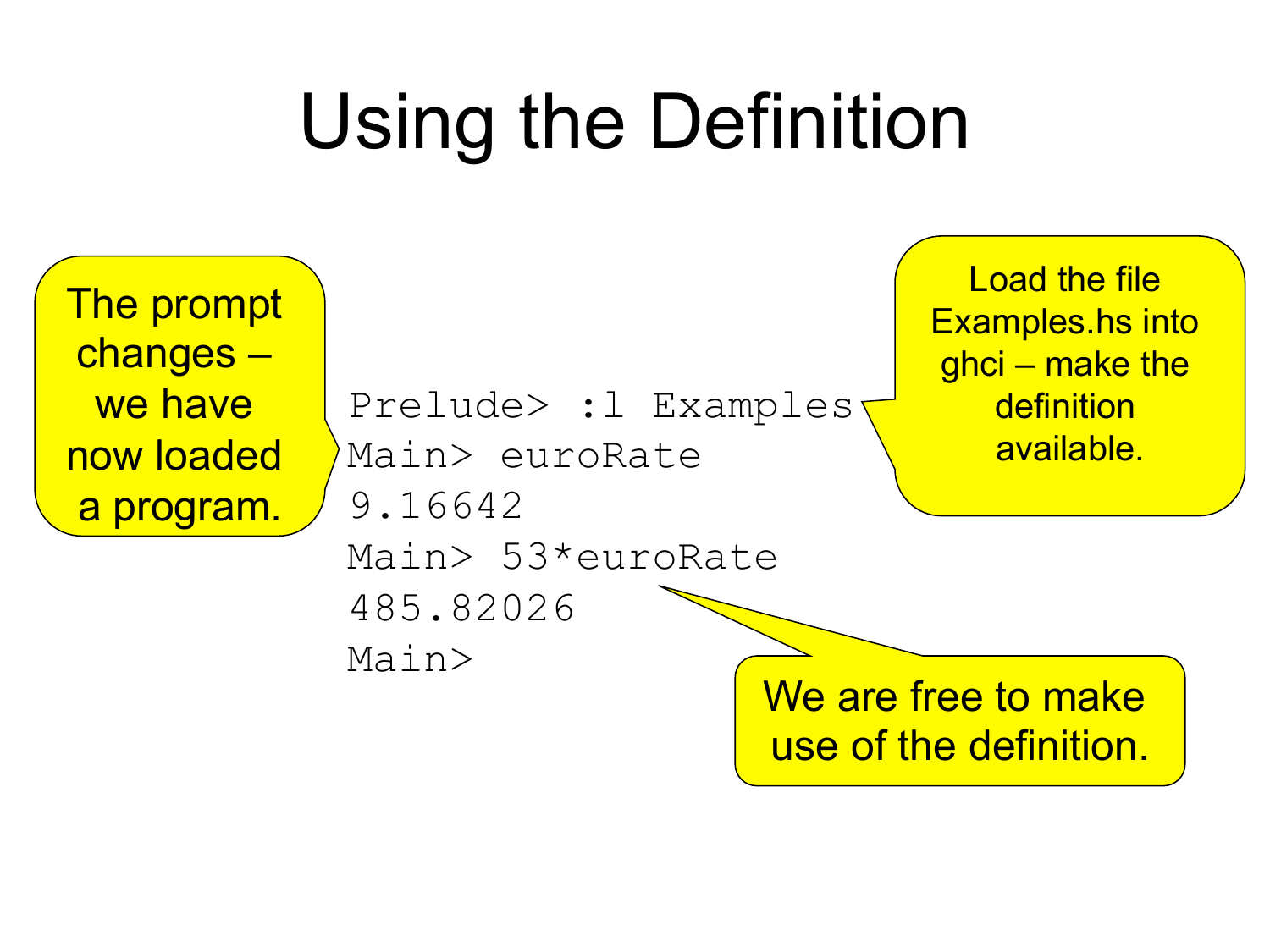#### A Function to convert Euros to SEK

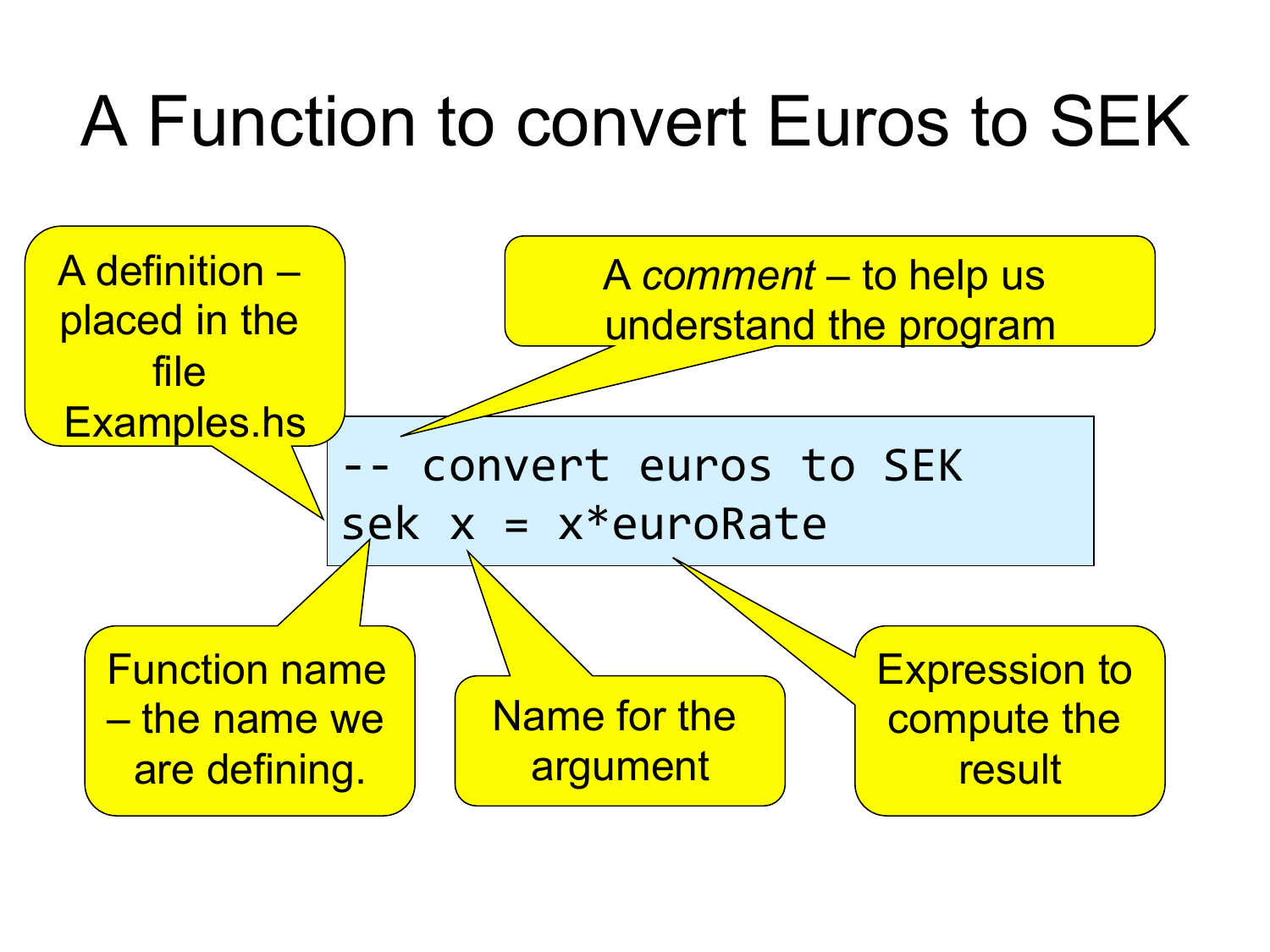#### Using the Function

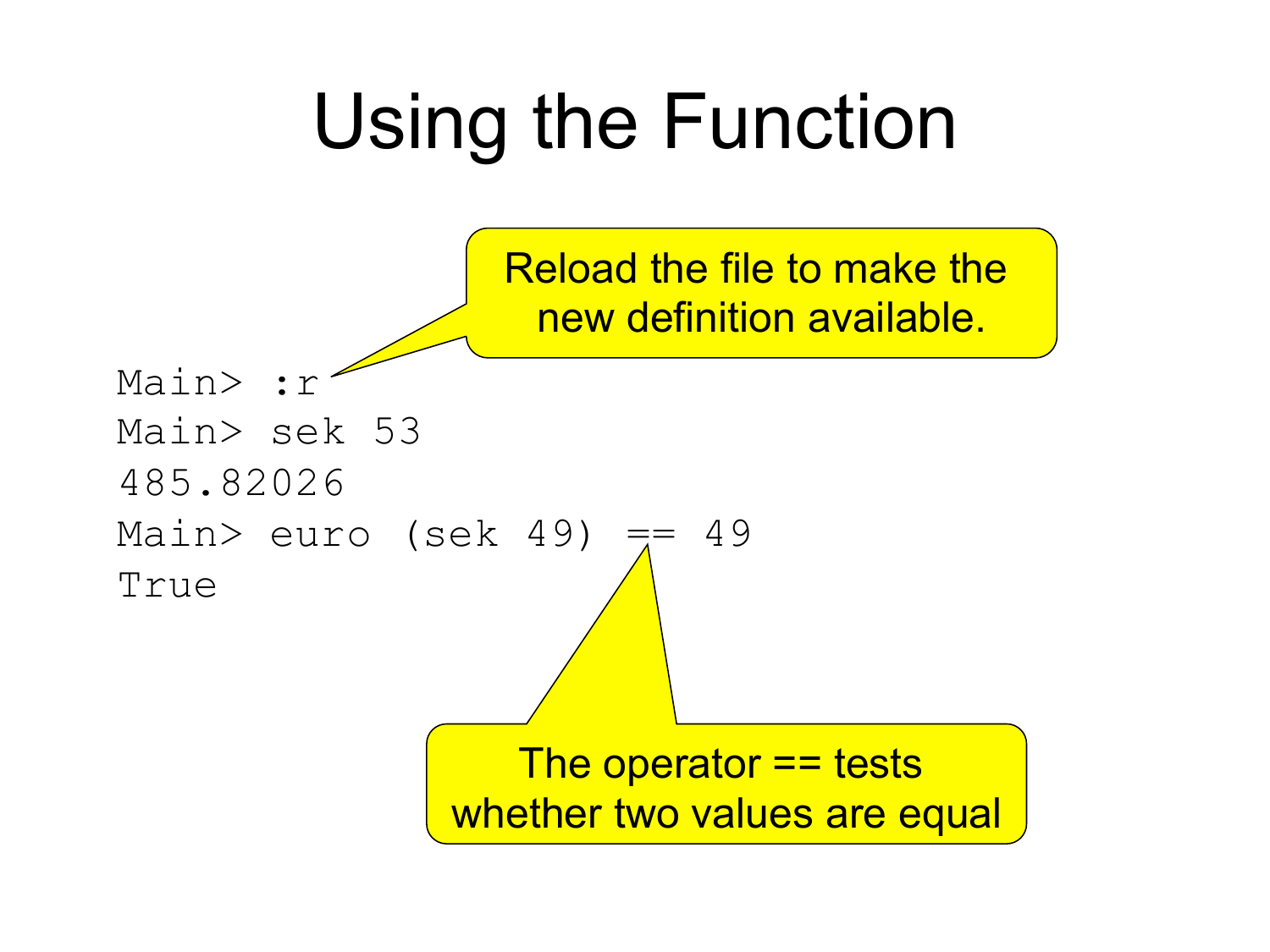### Converting Back Again

convert SEK to euros euro x = x/euroRate

```
Main> :r
Main> euro 485.82026
53.0"
Main> euro (sek 49)
49.0"
Main> sek (euro 217)
217.0"
```
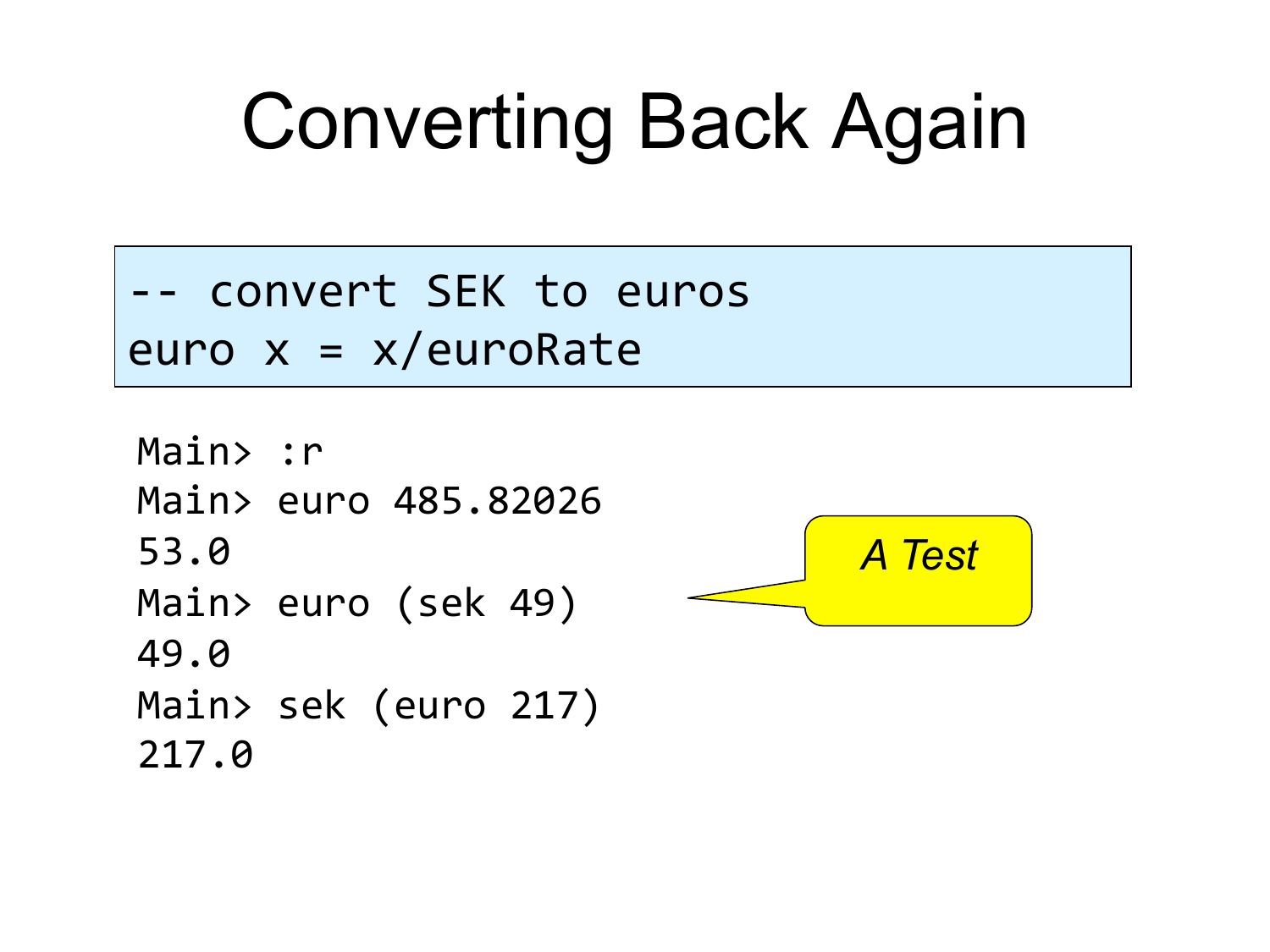#### Automated Testing

• Define a function to perform the test for us

prop EuroSek  $x =$  euro (sek  $x$ ) == x

**Main> prop\_EuroSek 53 True Main> prop\_EuroSek 49 True** 

Performs the same tests as before – but now we need only remember the function name!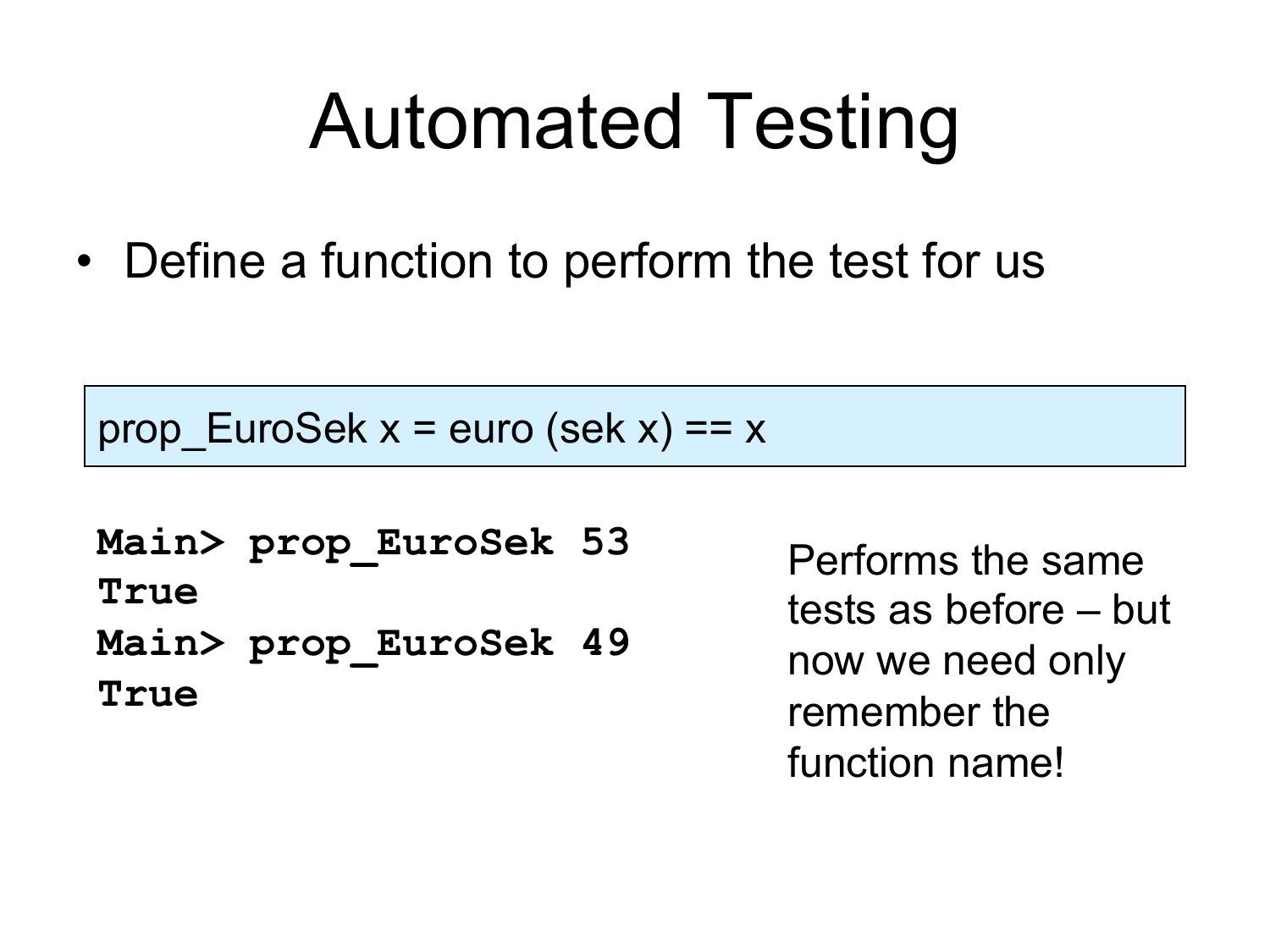# Writing Properties in Files

- Convention: functions names beginning "prop\_" are *properties we expect to be True*
- Writing properties in files
	- Tells us *how* functions should behave
	- Tells us *what* has been tested
	- Lets us *repeat* tests after changing a definition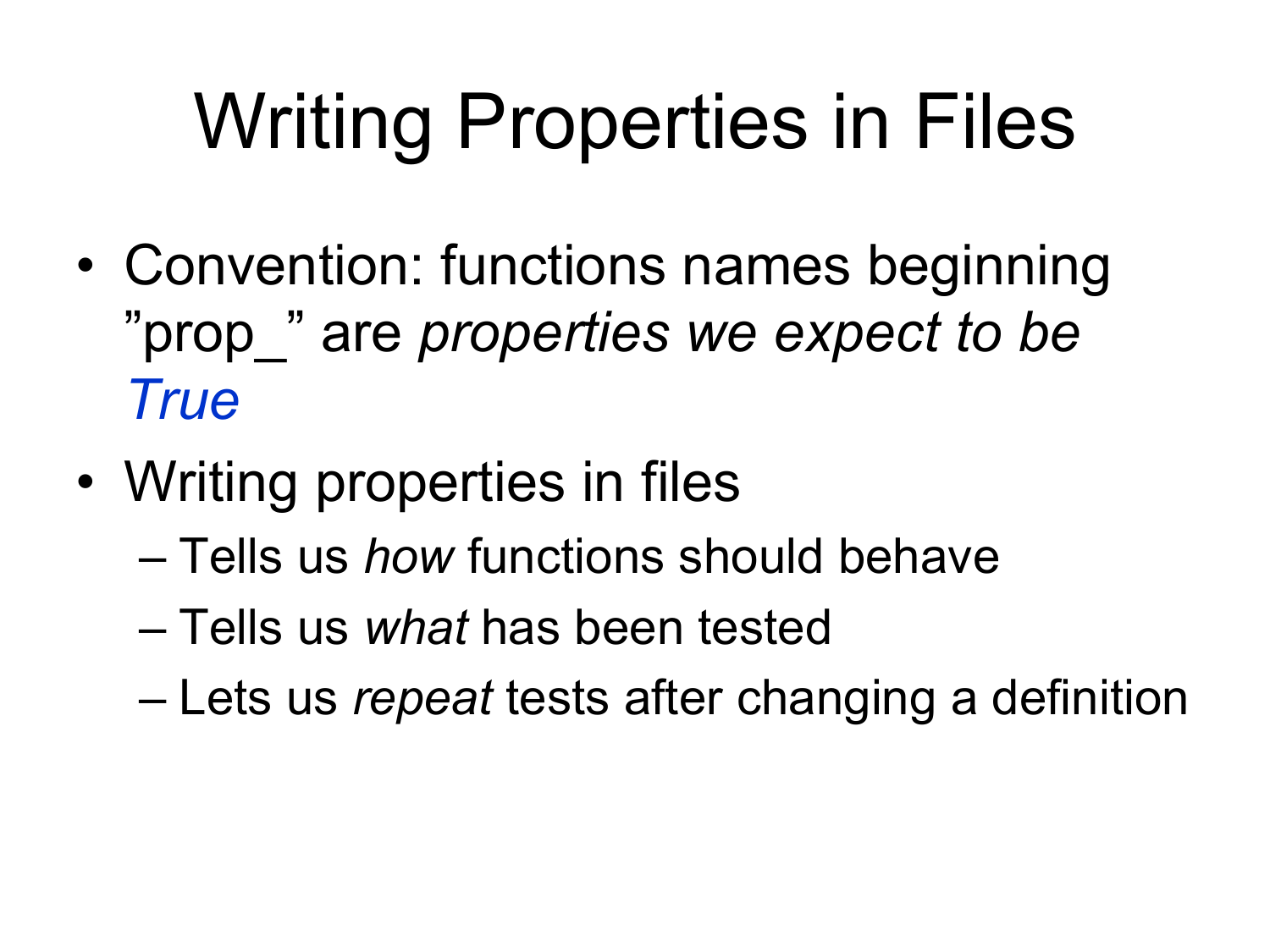# Automatic Testing

- Testing account for *more than half* the cost of a software project
- We will use a widely used Haskell library for *automatic random* testing

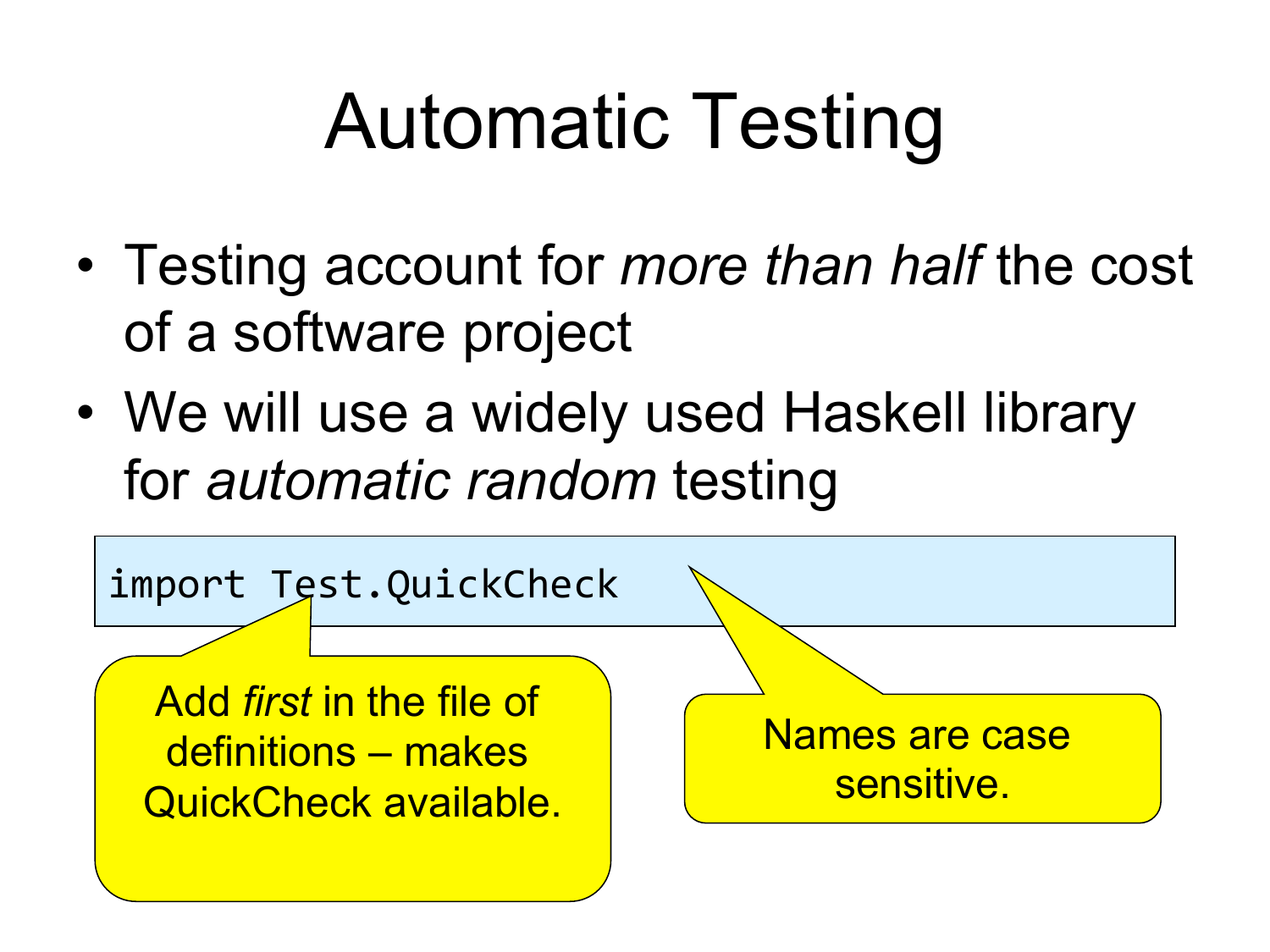# Running Tests

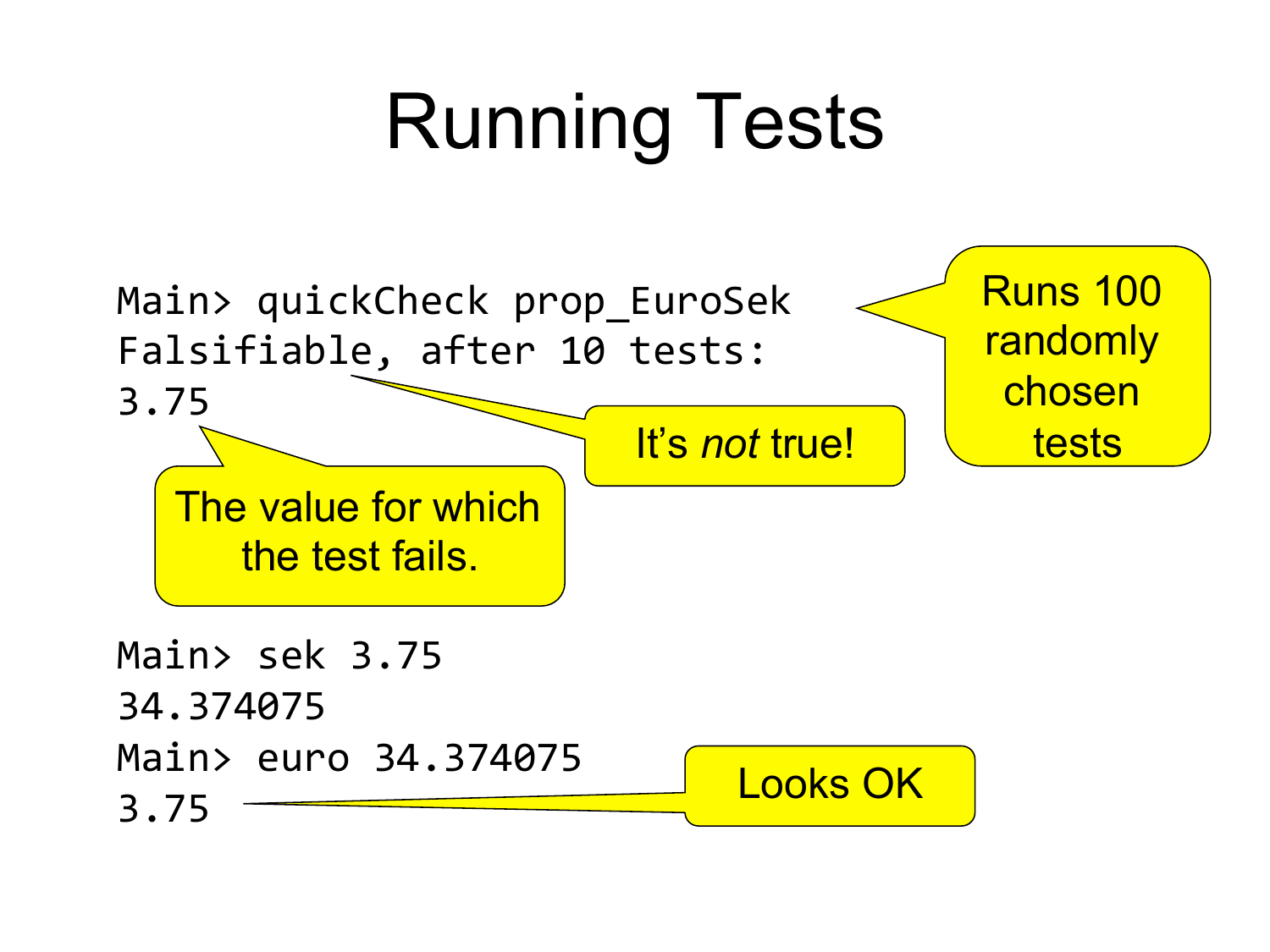#### The Problem

• There is a very tiny difference between the initial and final values

Main>"euro"(sek"3.75)"!"3.75" 4.44089209850063e!016" e-016 means .10-16

- Calculations are only performed to about 15 significant figures
- The property is wrong!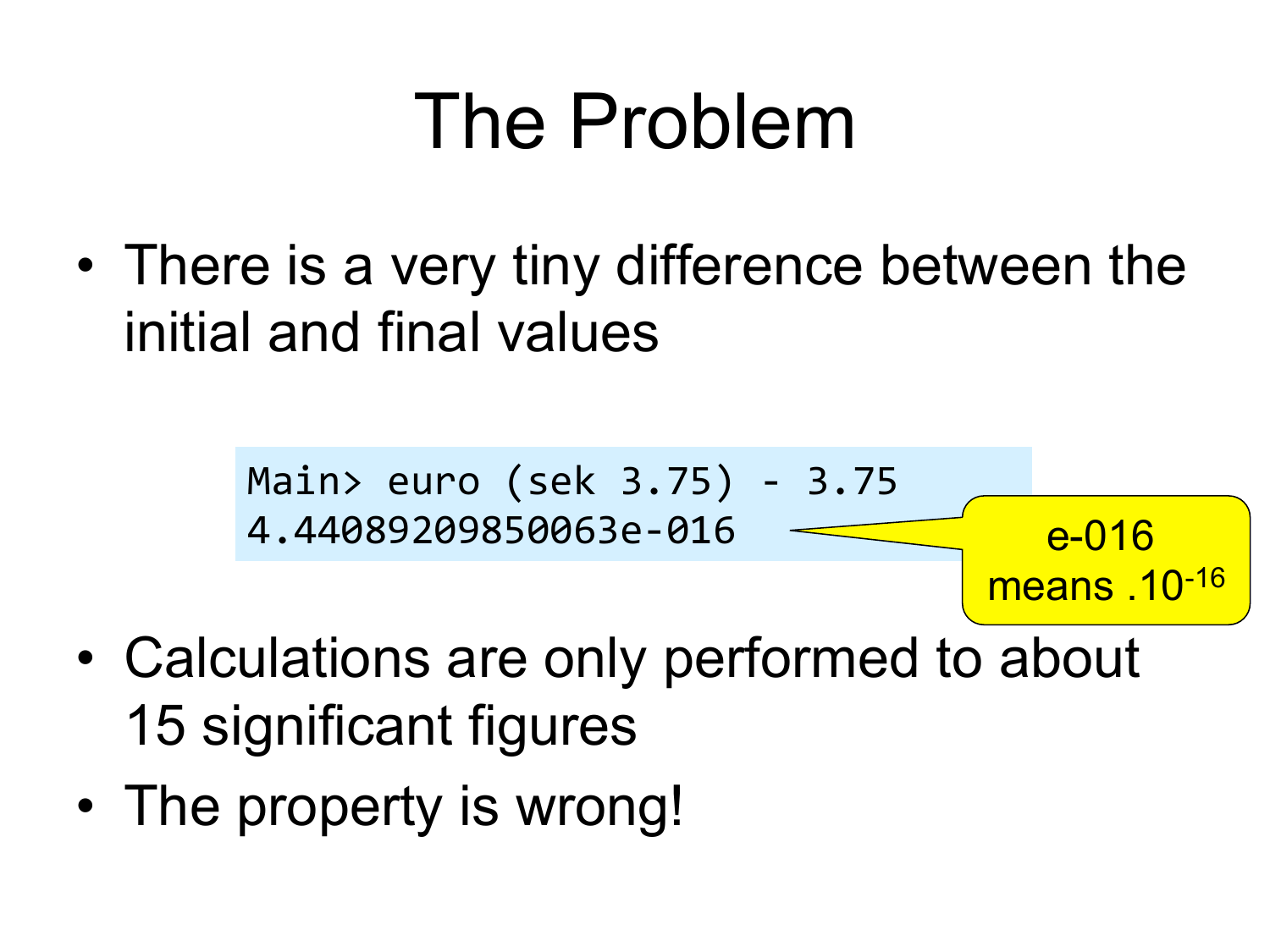# Fixing the Problem

- The result should be *nearly* the same
- The difference should be small smaller than 10-15

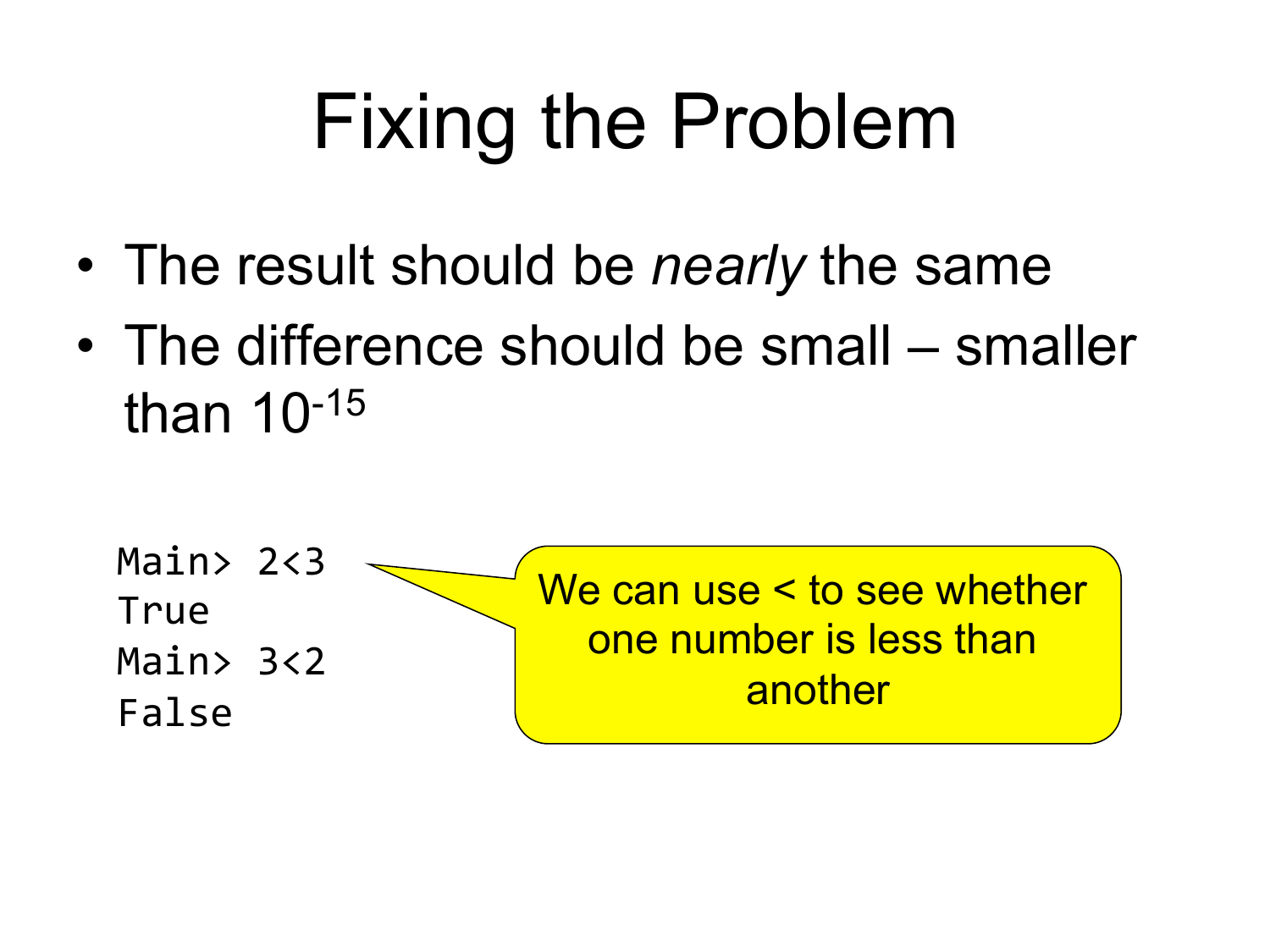# Defining "Nearly Equal"

• We can define new *operators* with names made up of symbols

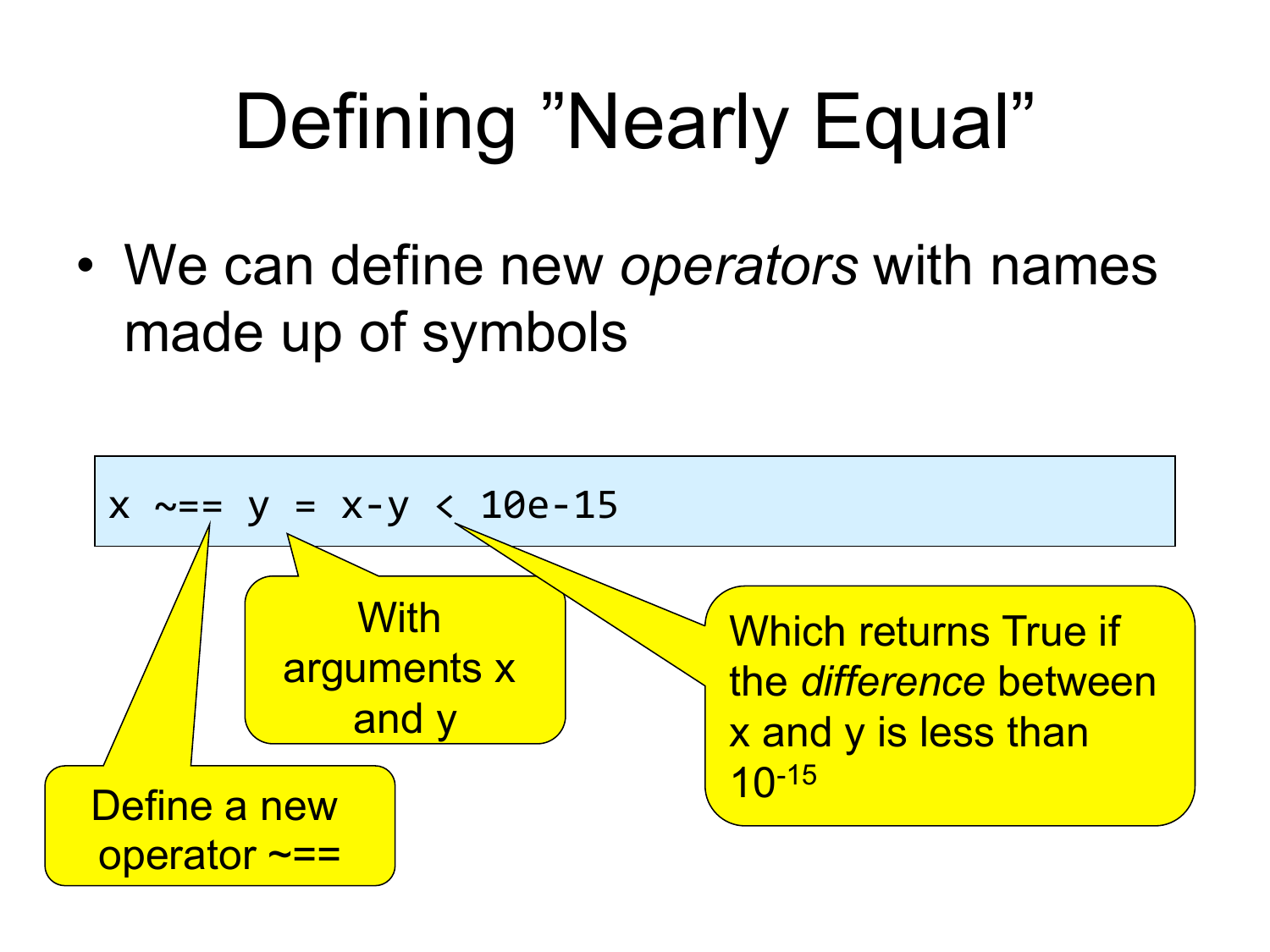



 $x \sim = y = x-y < 0.000001$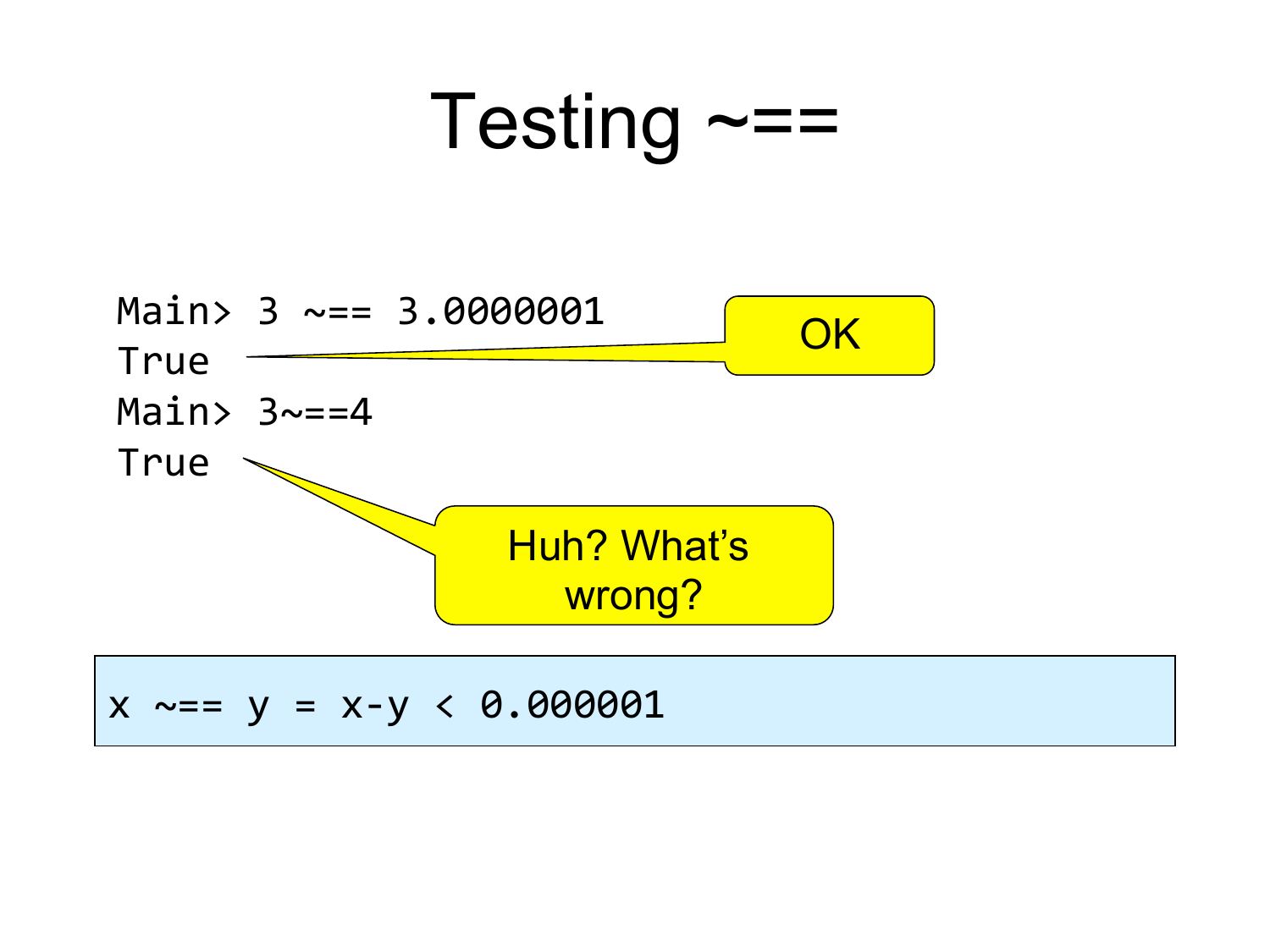# Fixing the Definition

• A useful function

Main> abs 3 3" Main> abs  $(-3)$ 3 Absolute value

 $x \sim = y = abs (x-y) < 0.000001$ 

Main>  $3 \sim = 4$ False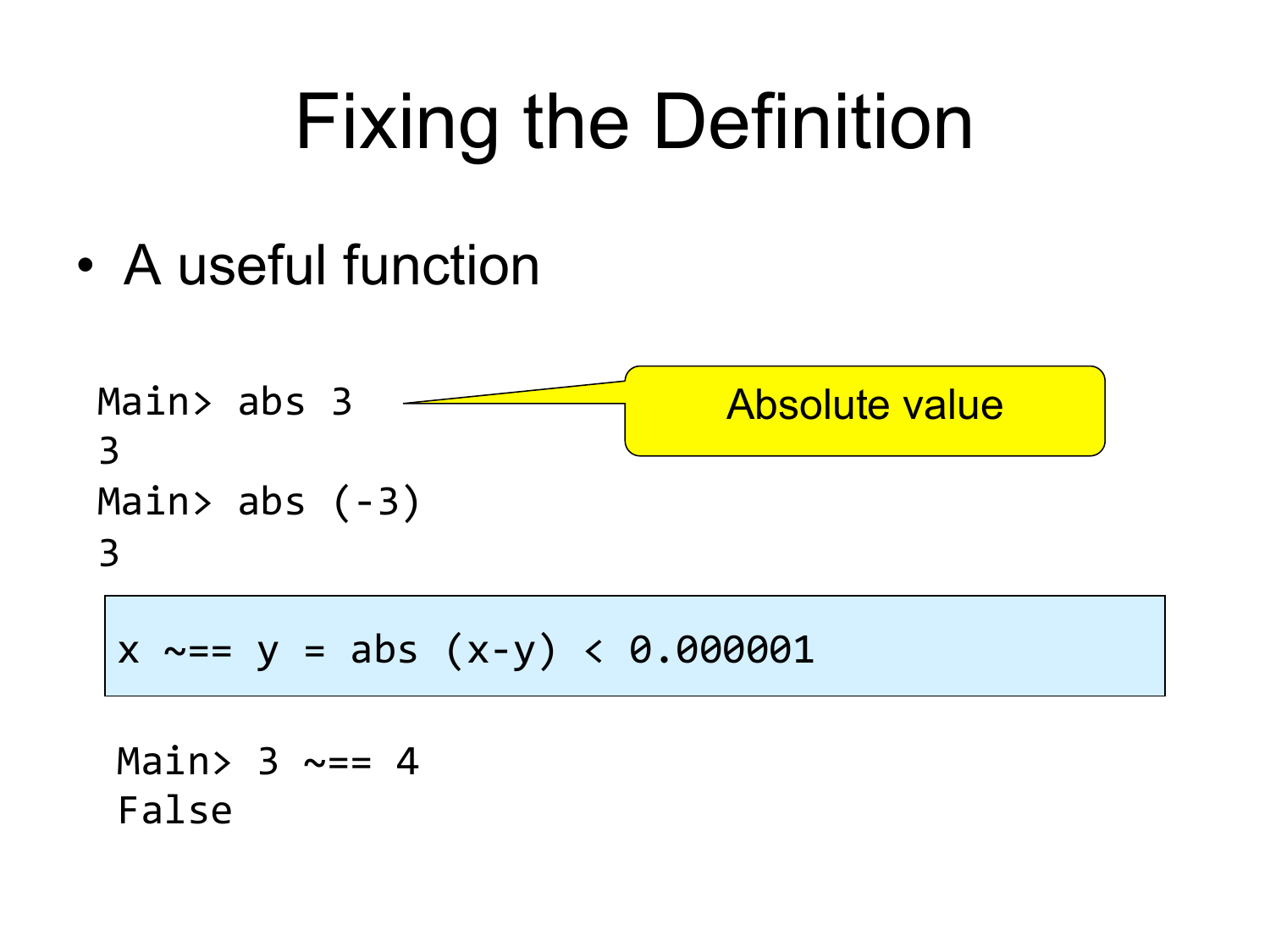#### Fixing the Property

```
prop EuroSek x = euro (sek x) ~== x
```
Main> prop EuroSek 3 True"" Main> prop\_EuroSek 56 **True** Main> prop\_EuroSek 2 **True**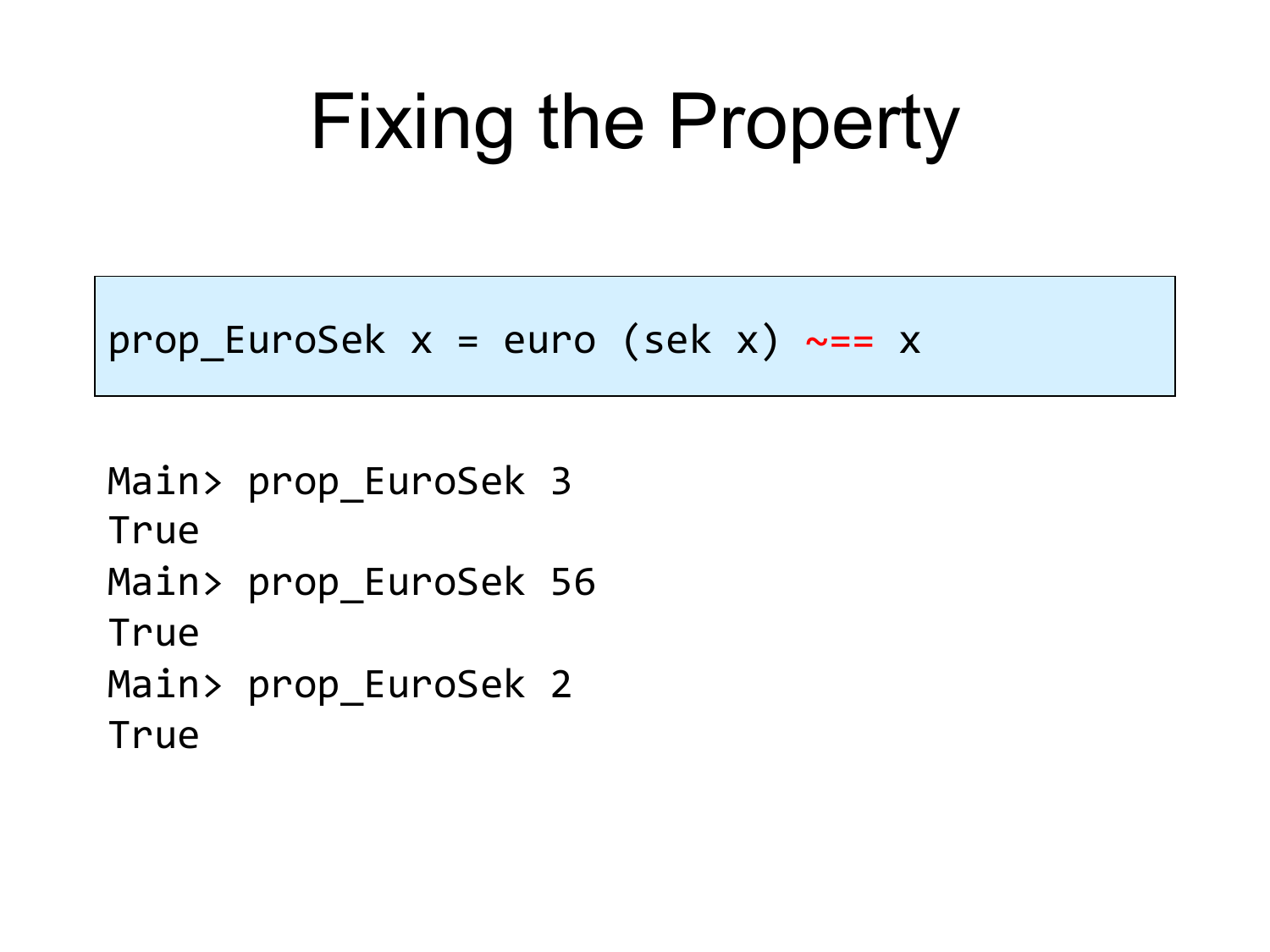#### Name the Price

• Let's define a name for the price of the game we want

 $price = 53$ 

Main> sek price ERROR - Type error in application \*\*\* Expression : sek price \*\*\* Term : price \*\*\* Type : Integer \*\*\* Does not match : Double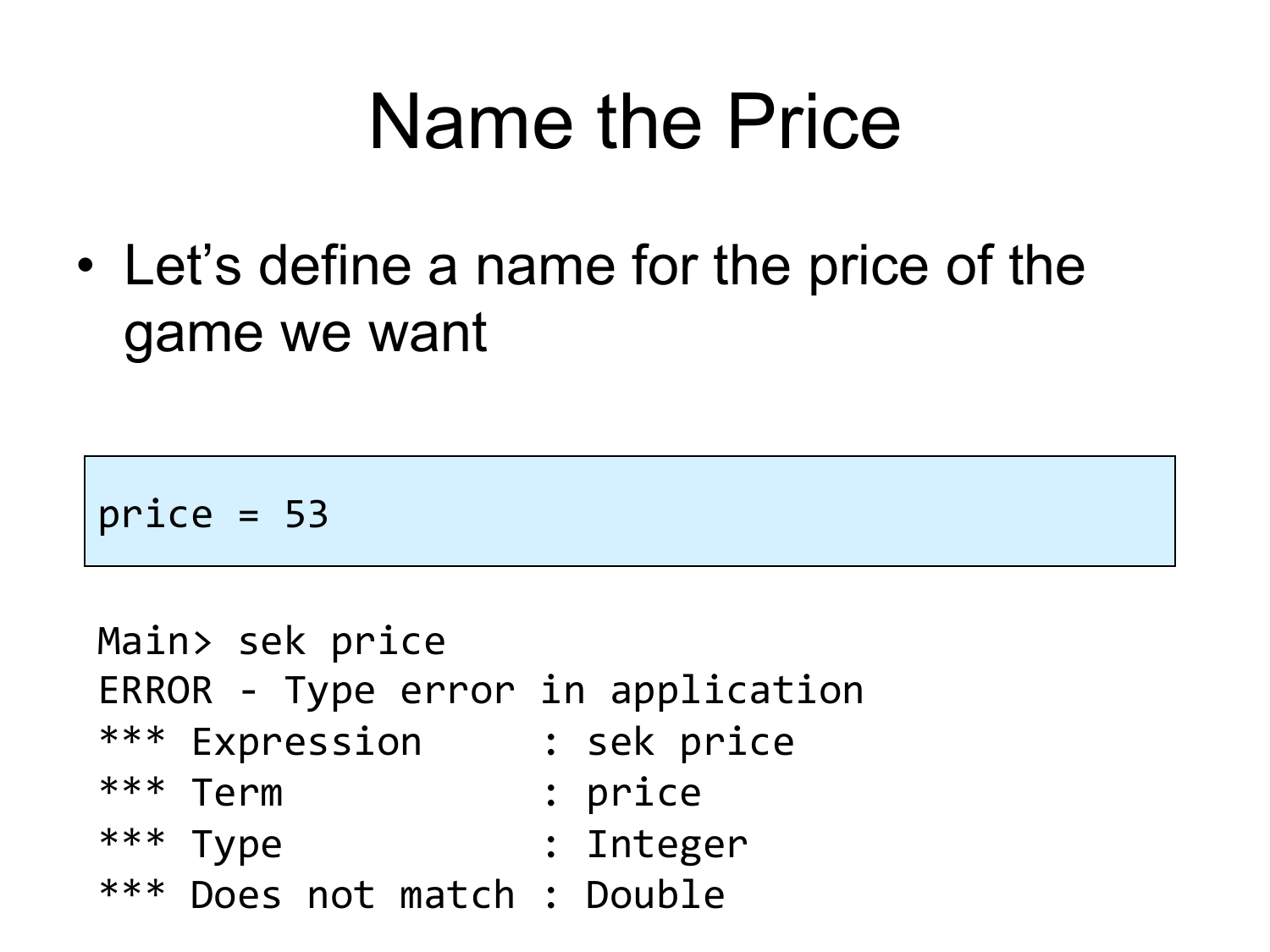# Every Value has a Type

• The :i command prints *information* about a name

Main> :i price price :: Integer Integer (whole number) is the *inferred type* of price

Main> :i euroRate euroRate :: Double

Double is the type of *real* numbers Funny name, but refers to *double the precision* that computers originally used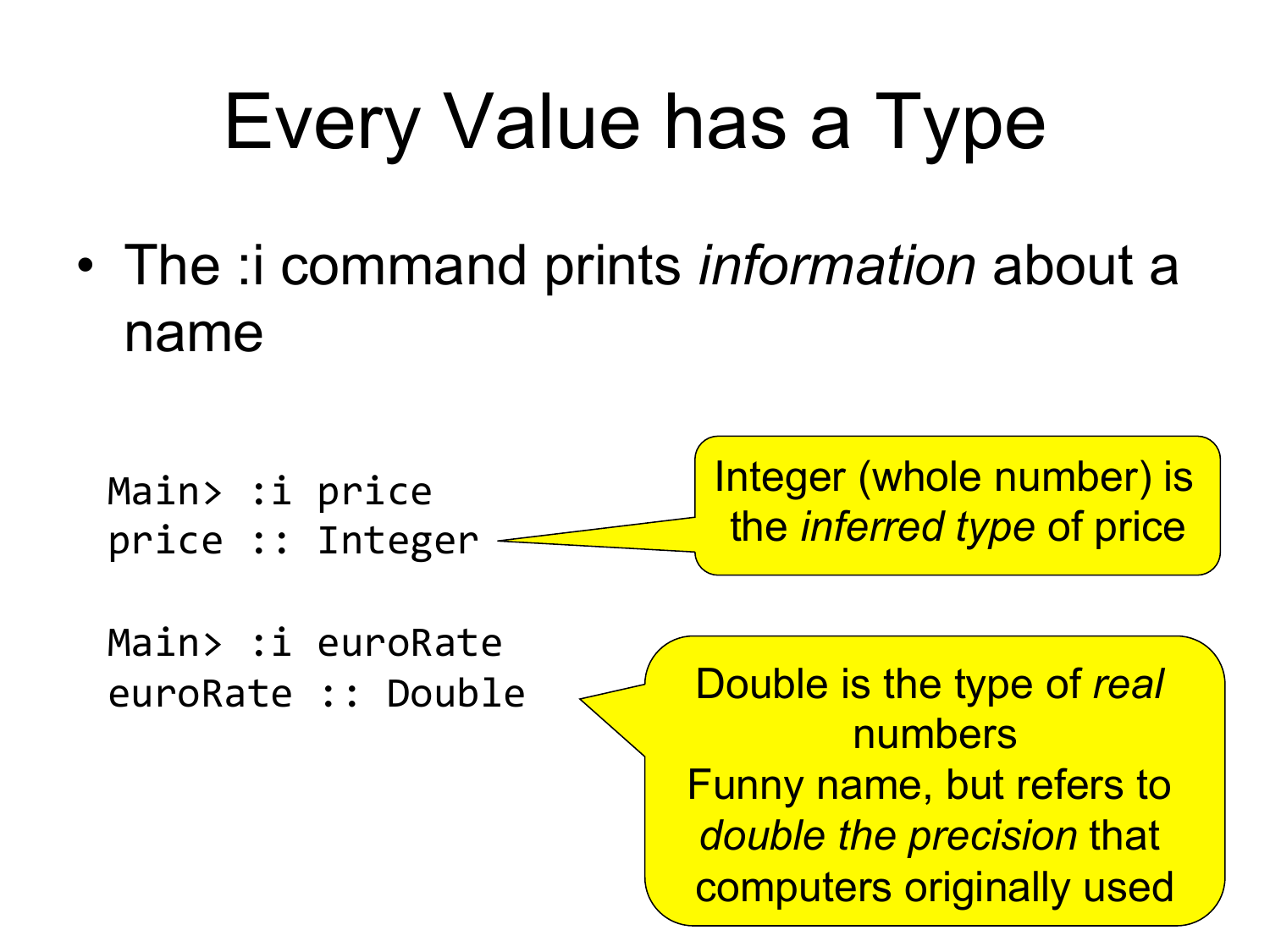### More Types

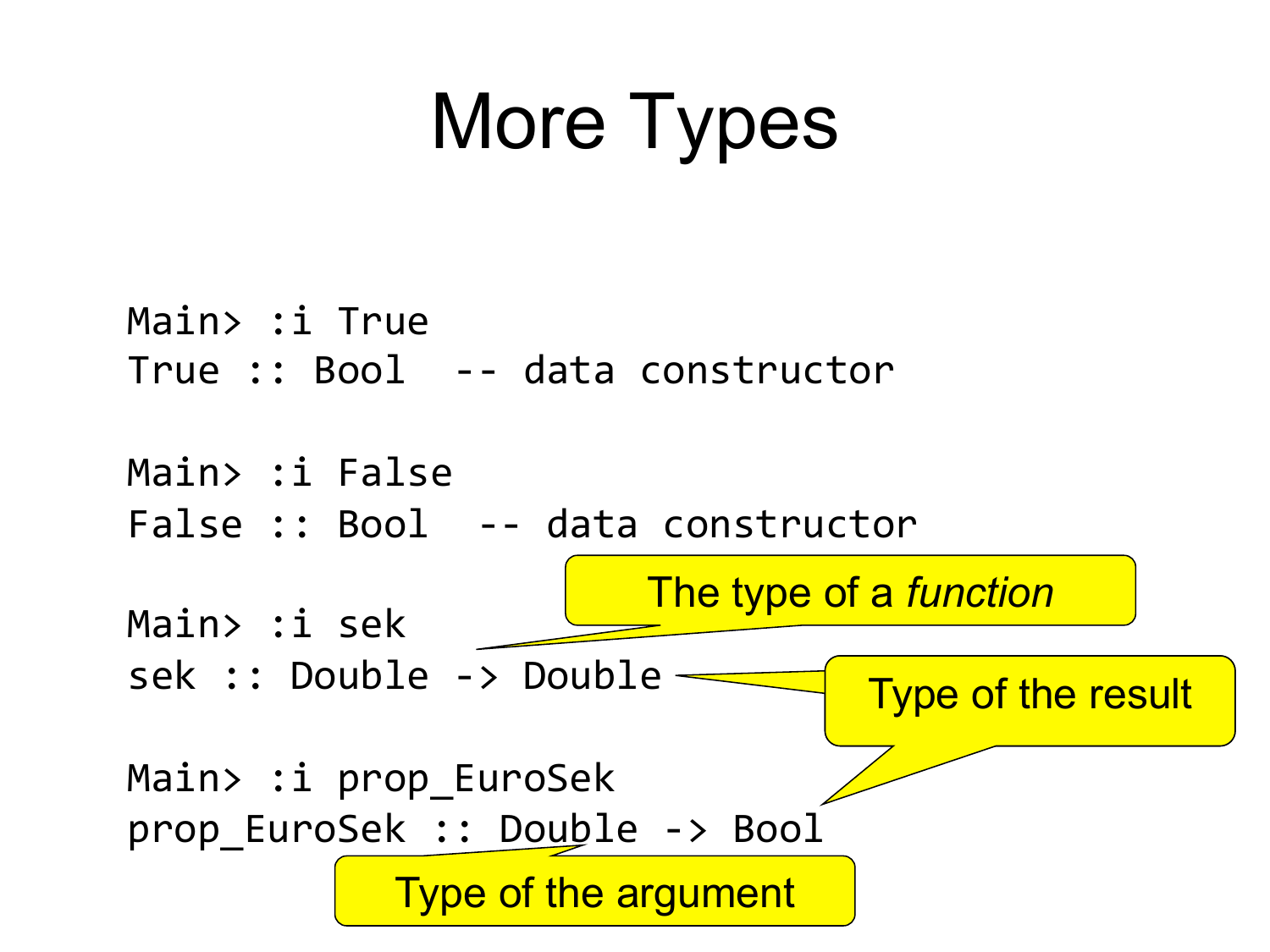# Types Matter

• Types determine *how* computations are performed

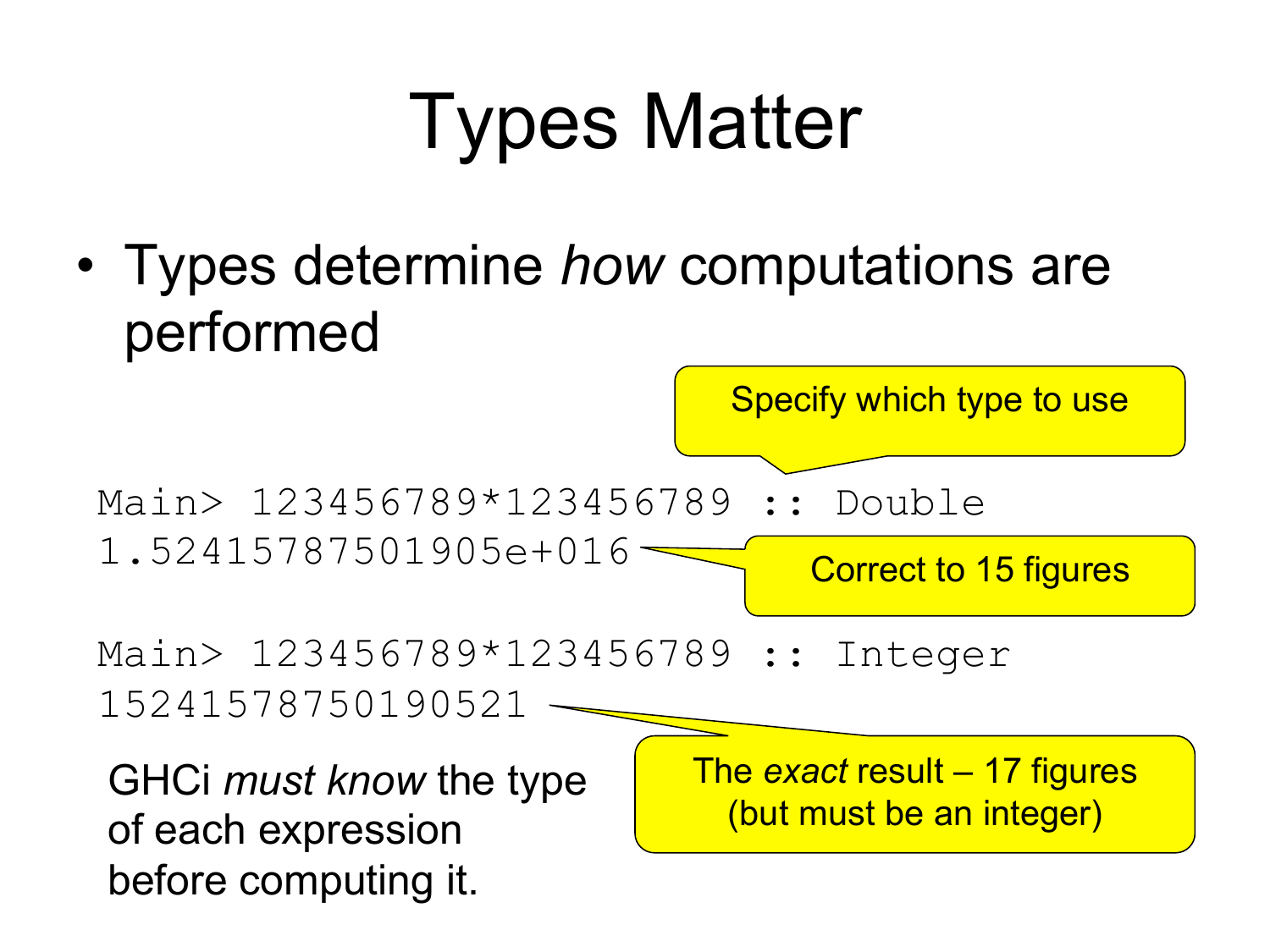# Type Checking

- Infers (works out) the type of every expression
- Checks that all types match *before* running the program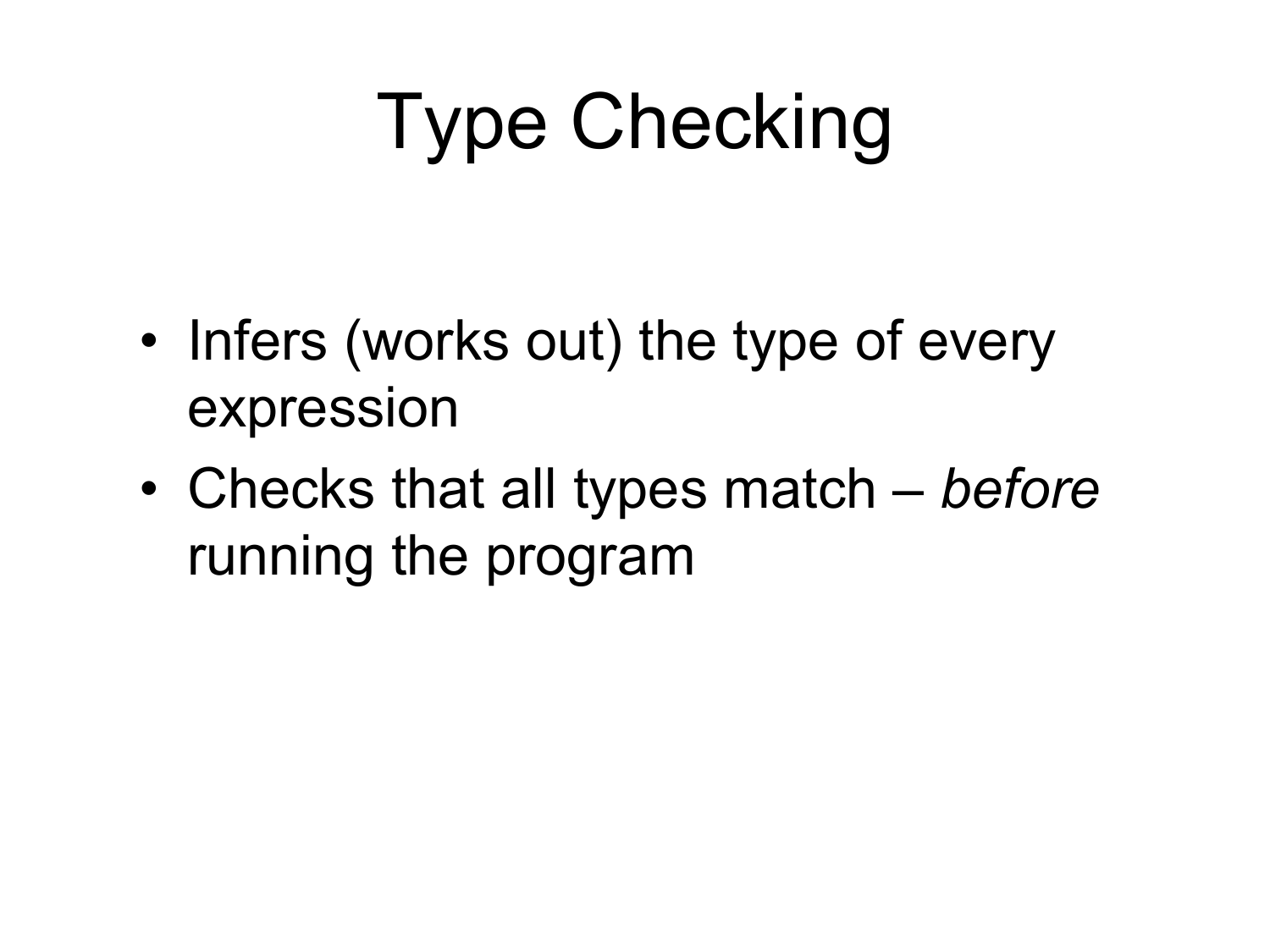#### Our Example

Main> :i price price :: Integer

Main> :i sek sek :: Double -> Double

Main> sek price ERROR - Type error in application \*\*\* Expression : sek price \*\*\* Term : price \*\*\* Type : Integer \*\*\* Does not match : Double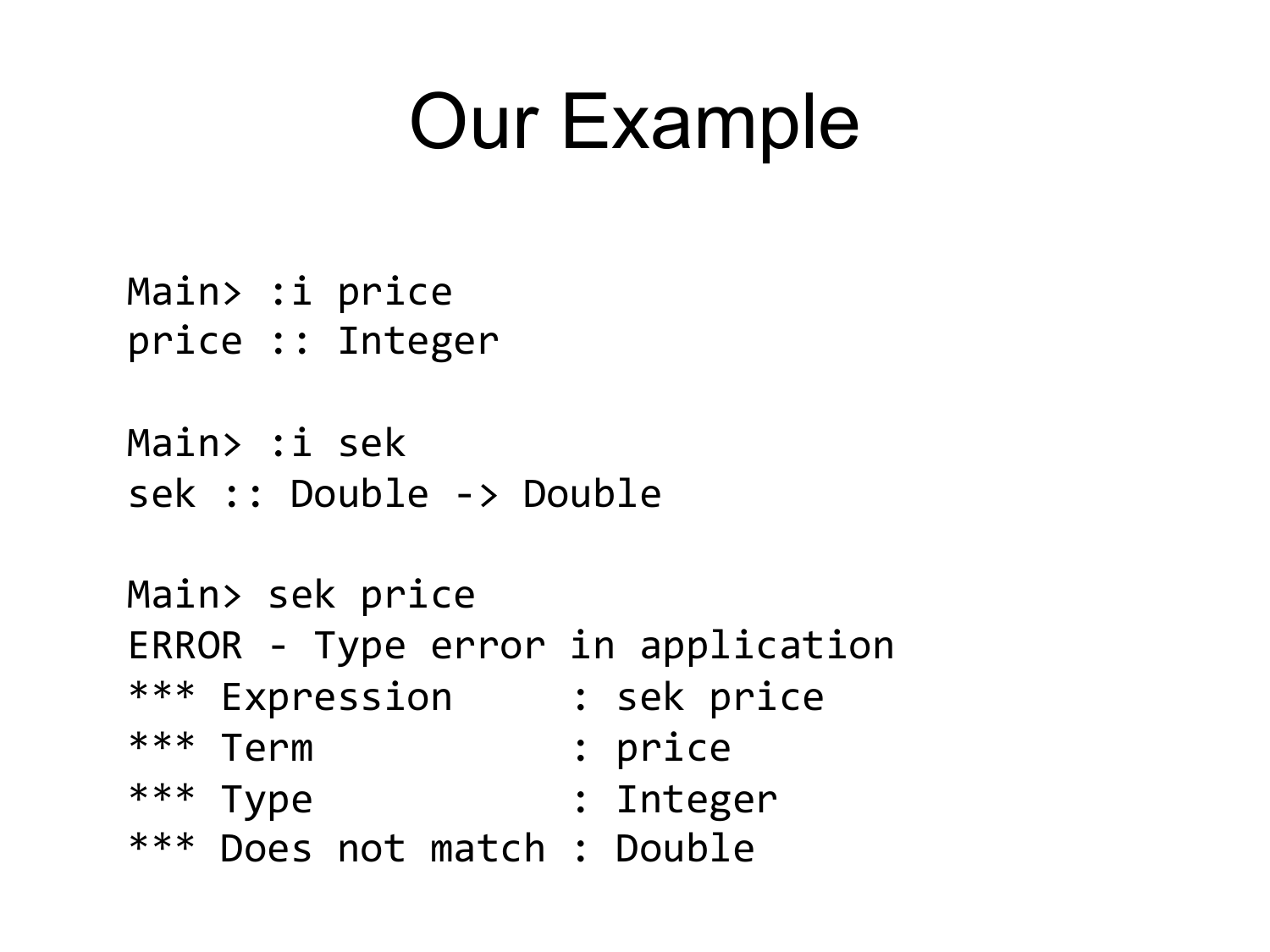#### Why did it work before?

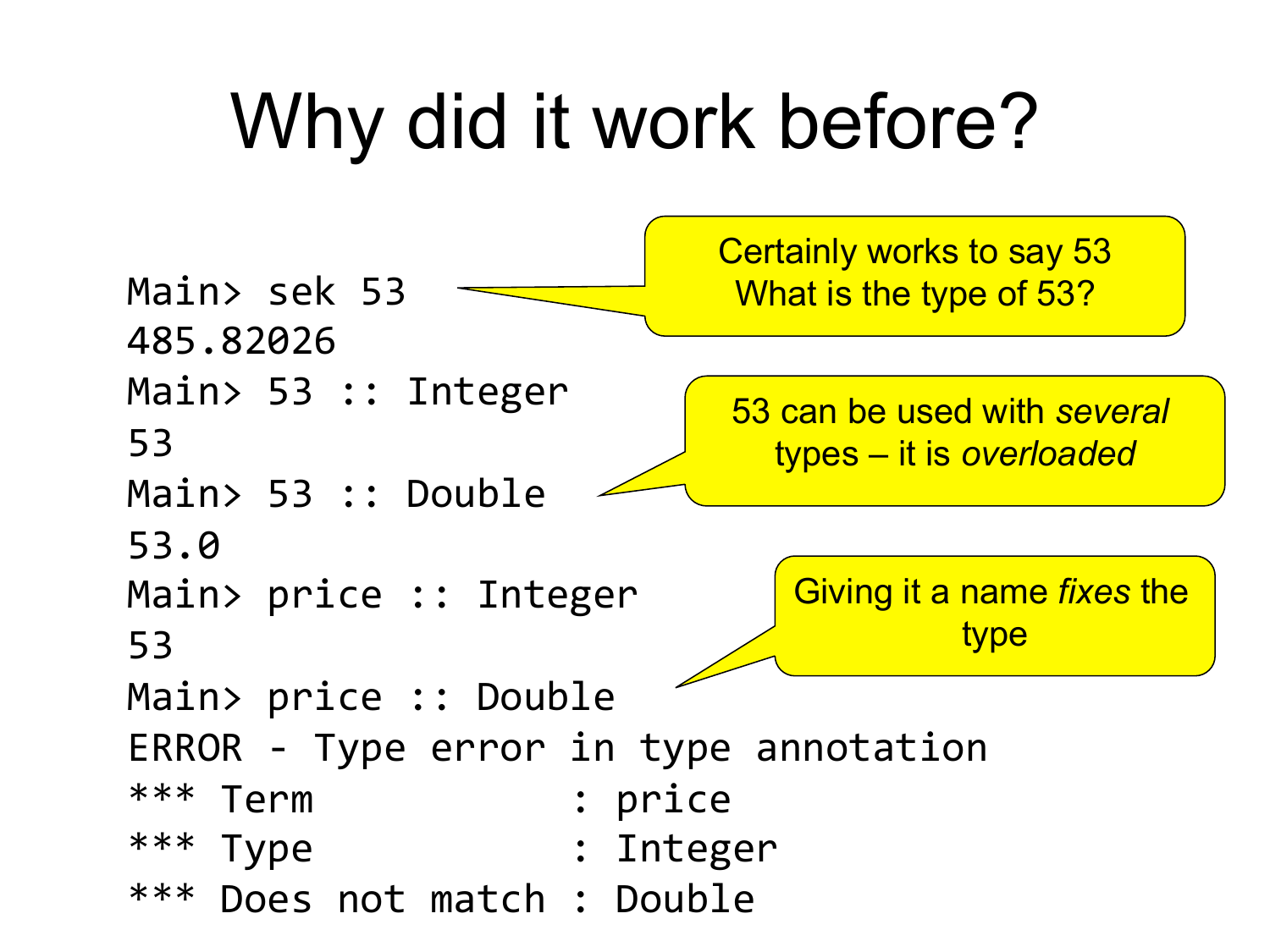#### Fixing the Problem

• Definitions can be given a *type signature* which *specifies* their type

```
price :: Double
price = 53
```
Main> :i price price :: Double

Main> sek price 485.82026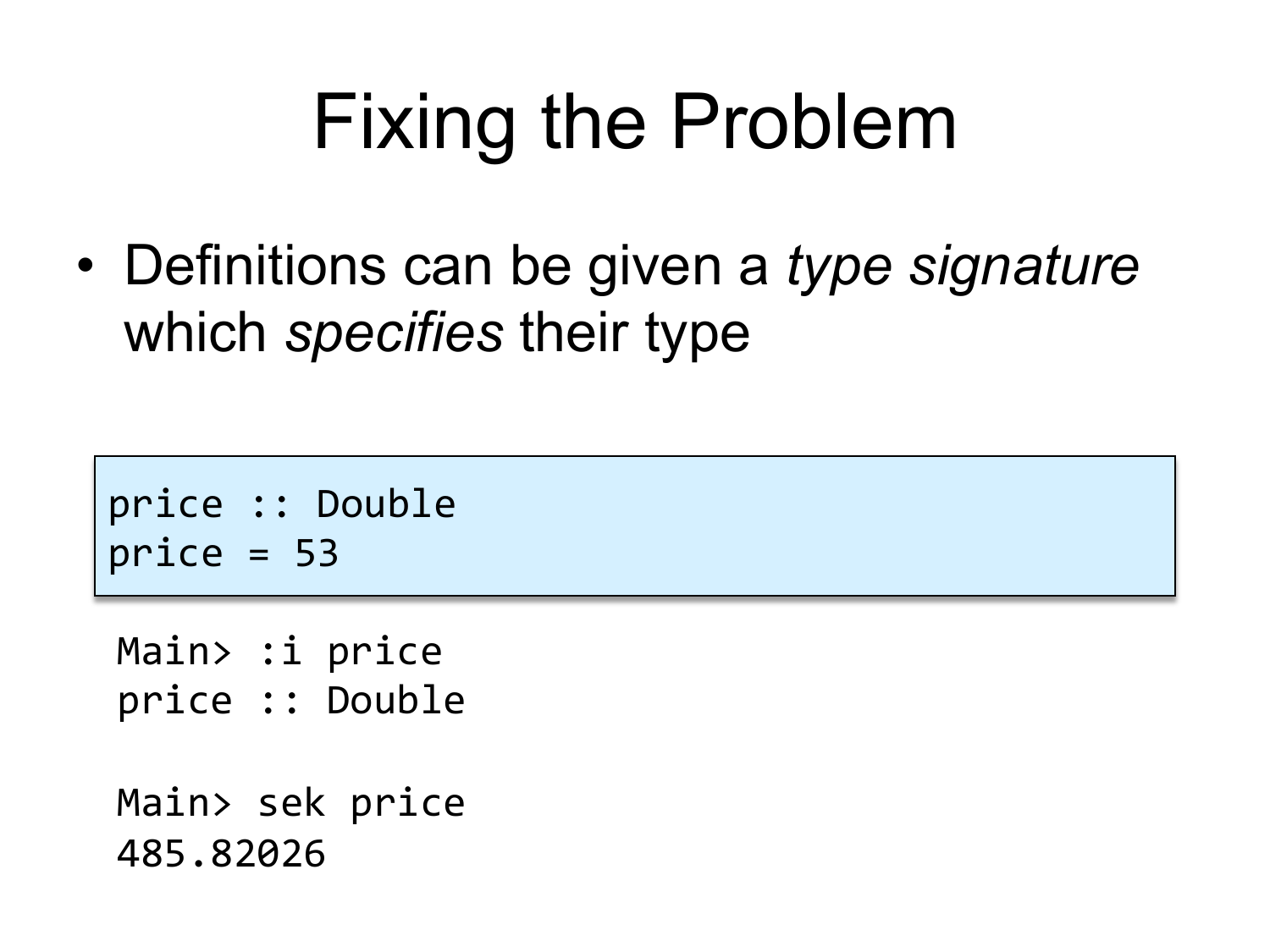# Always Specify Type Signatures!

- They help the reader (and *you*) understand the program
- The type checker can find your errors more easily, by checking that definitions have the types you say
- Type error messages will be easier to understand
- Sometimes they are necessary (as for price)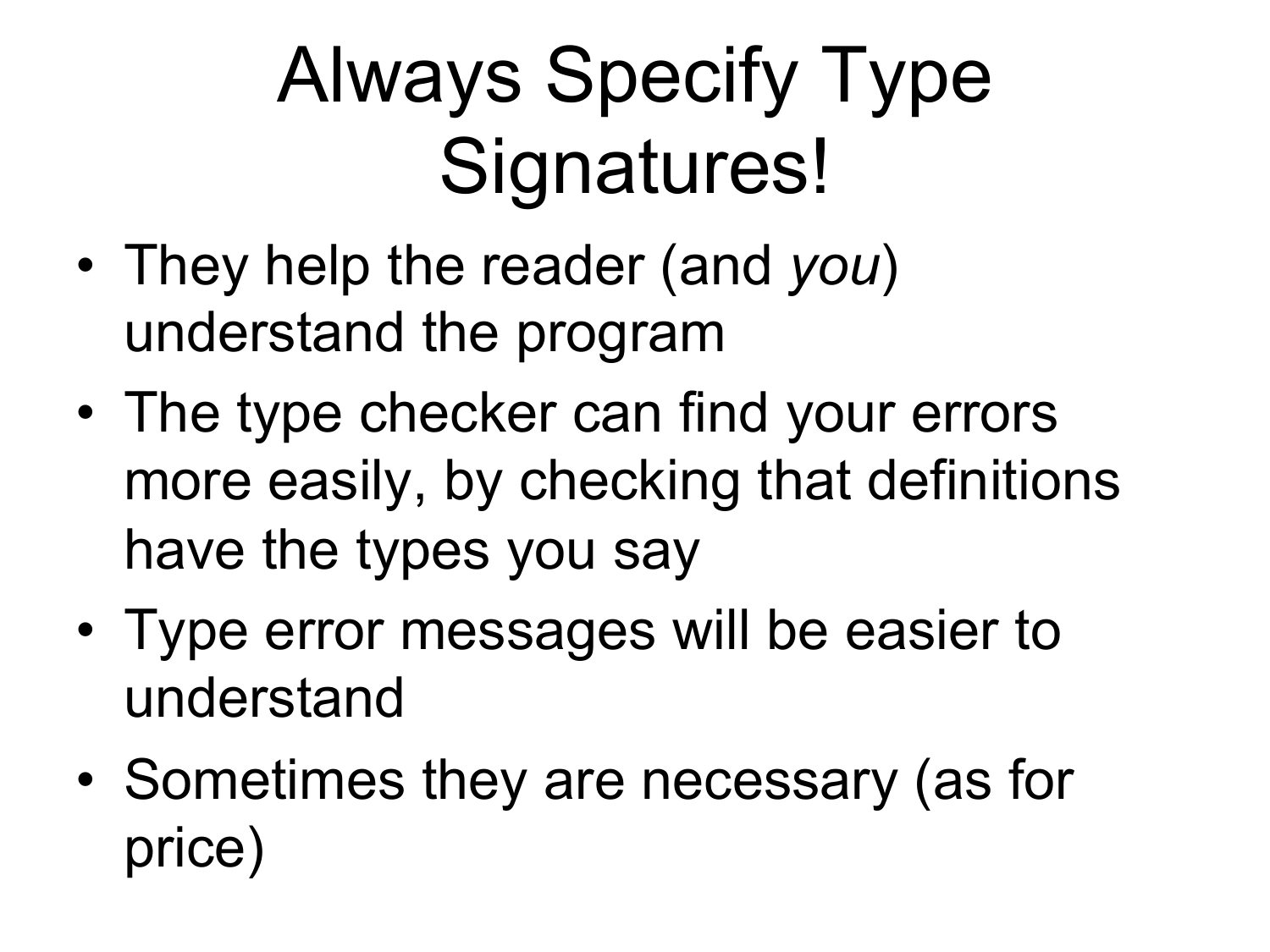# Example with Type Signatures

euroRate :: Double  $euroRate = 9.16642$ sek, euro :: Double -> Double  $sek$   $x = x*euroRate$ euro  $x = x/e$ uroRate prop EuroSek :: Double -> Bool prop EuroSek  $x = euro$  (sek  $x$ ) ~== x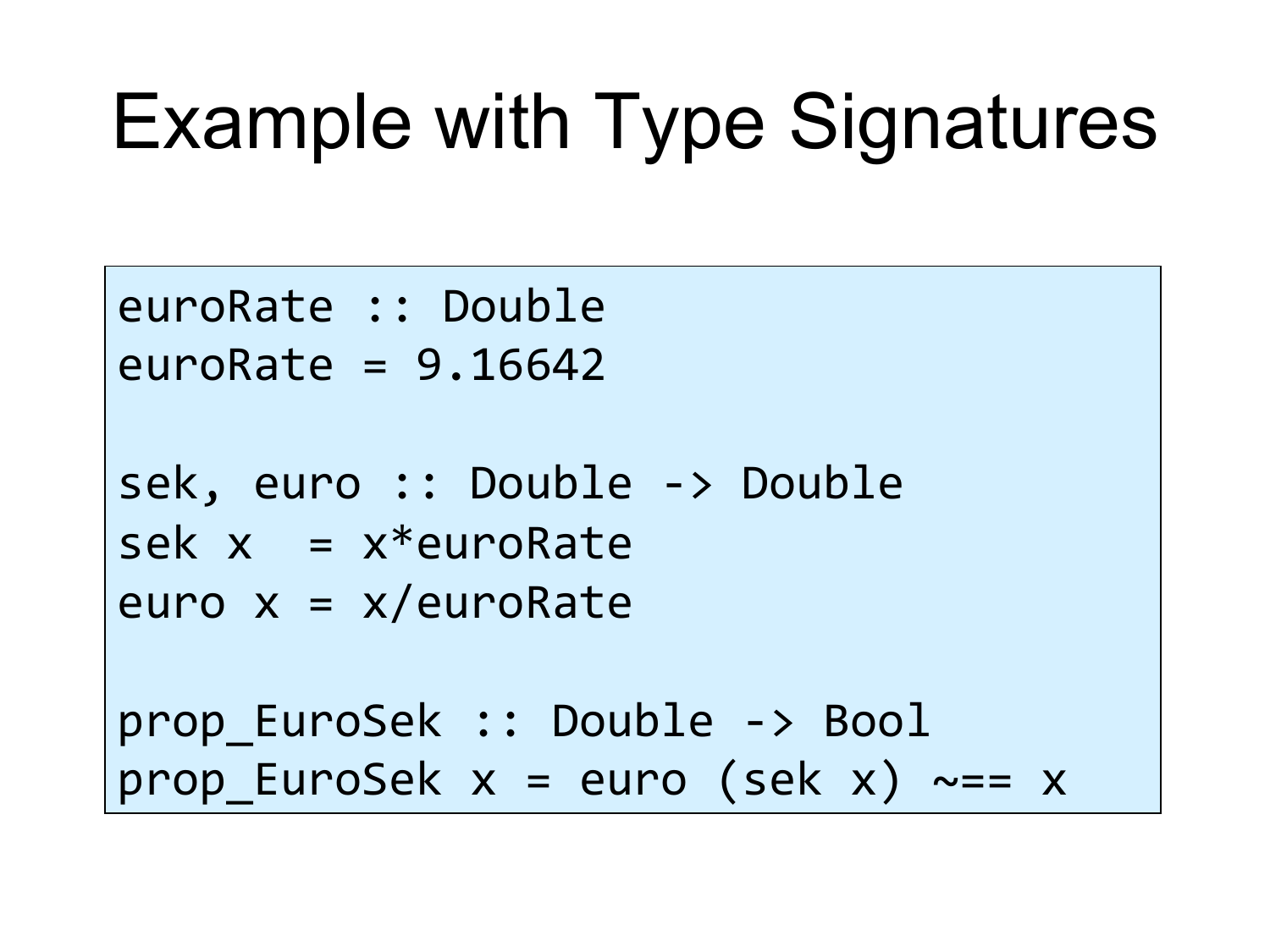#### Function Definition by Cases and Recursion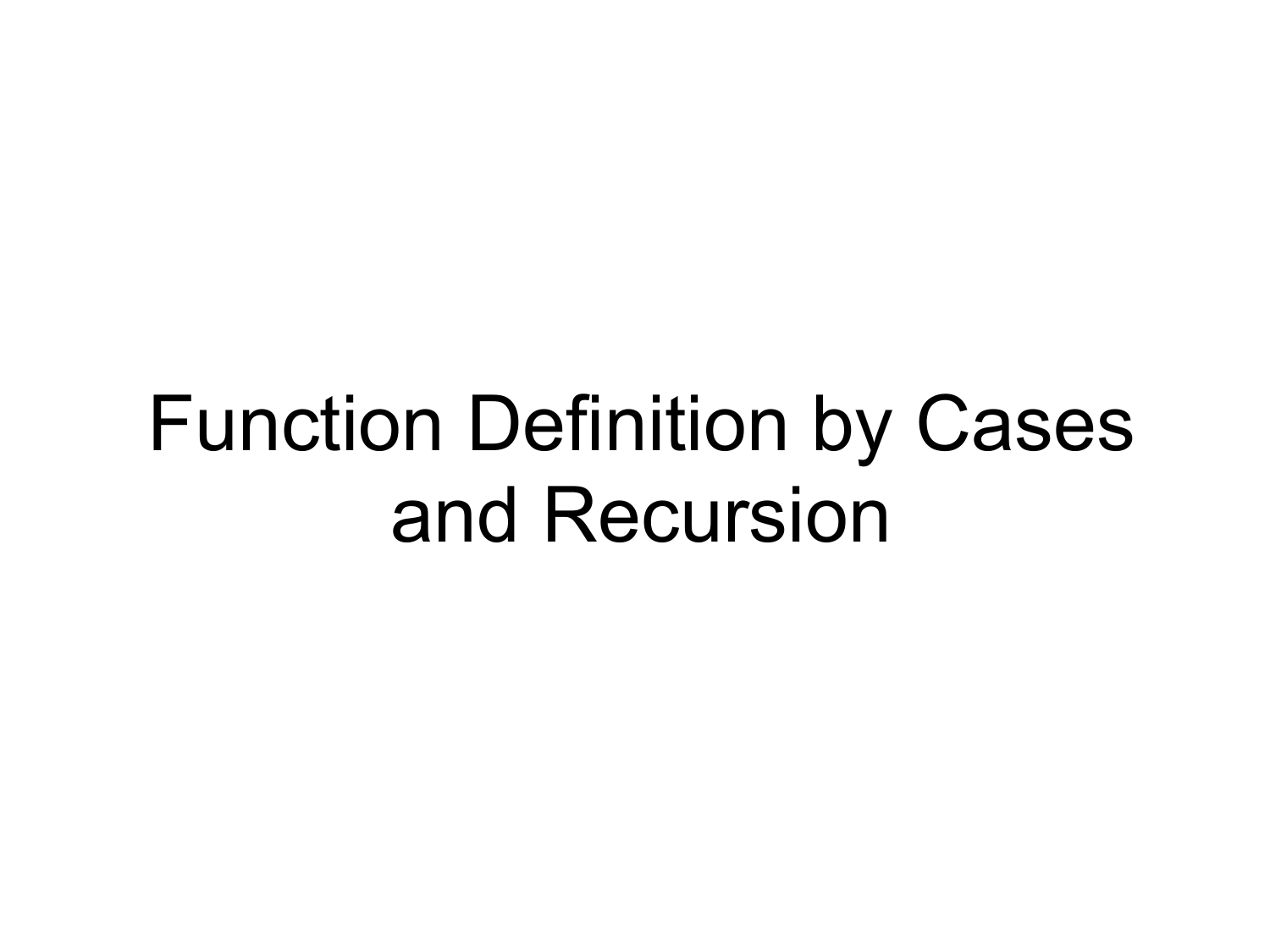#### Example: Absolute Value

- Find the absolute value of a number
	- If x is positive, result is x
	- If x is negative, result is -x

!!"returns"the"absolute"value"of"x" absolute"::"Integer"!>"Integer absolute"x"|"x">="0"="x" absolute"x"|"x"<"0"""="!x"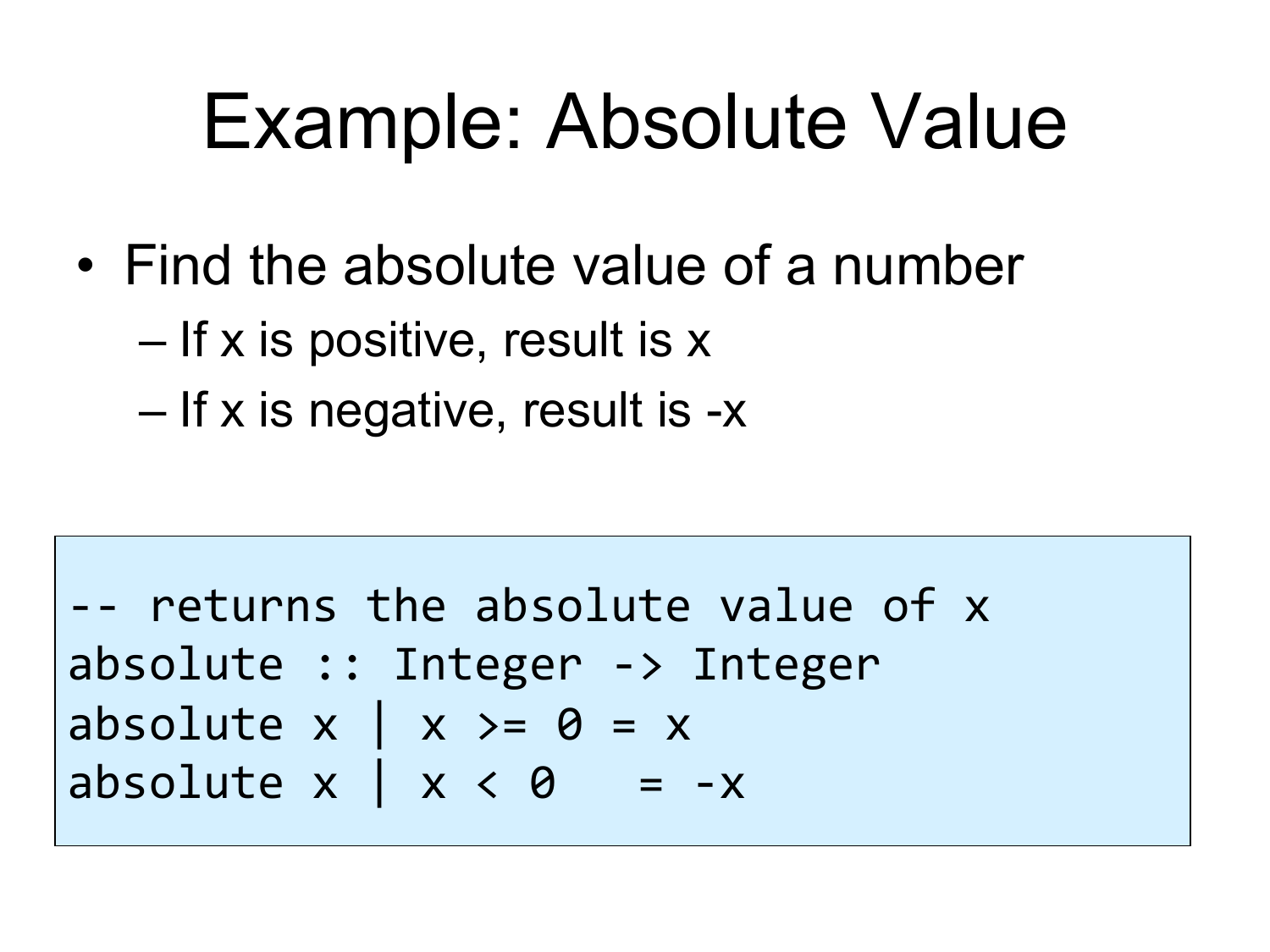#### Notation

• We can abbreviate repeated left hand sides

absolute  $x \mid x \rangle = 0 = x$ absolute  $x \mid x < 0$ " =  $-x$ 

absolute  $x| x > = 0 = x$ """"""""""|"x"<"0""="!x"

• Haskell also has **if then else**

absolute  $x = if x > = 0$  then  $x$  else  $-x$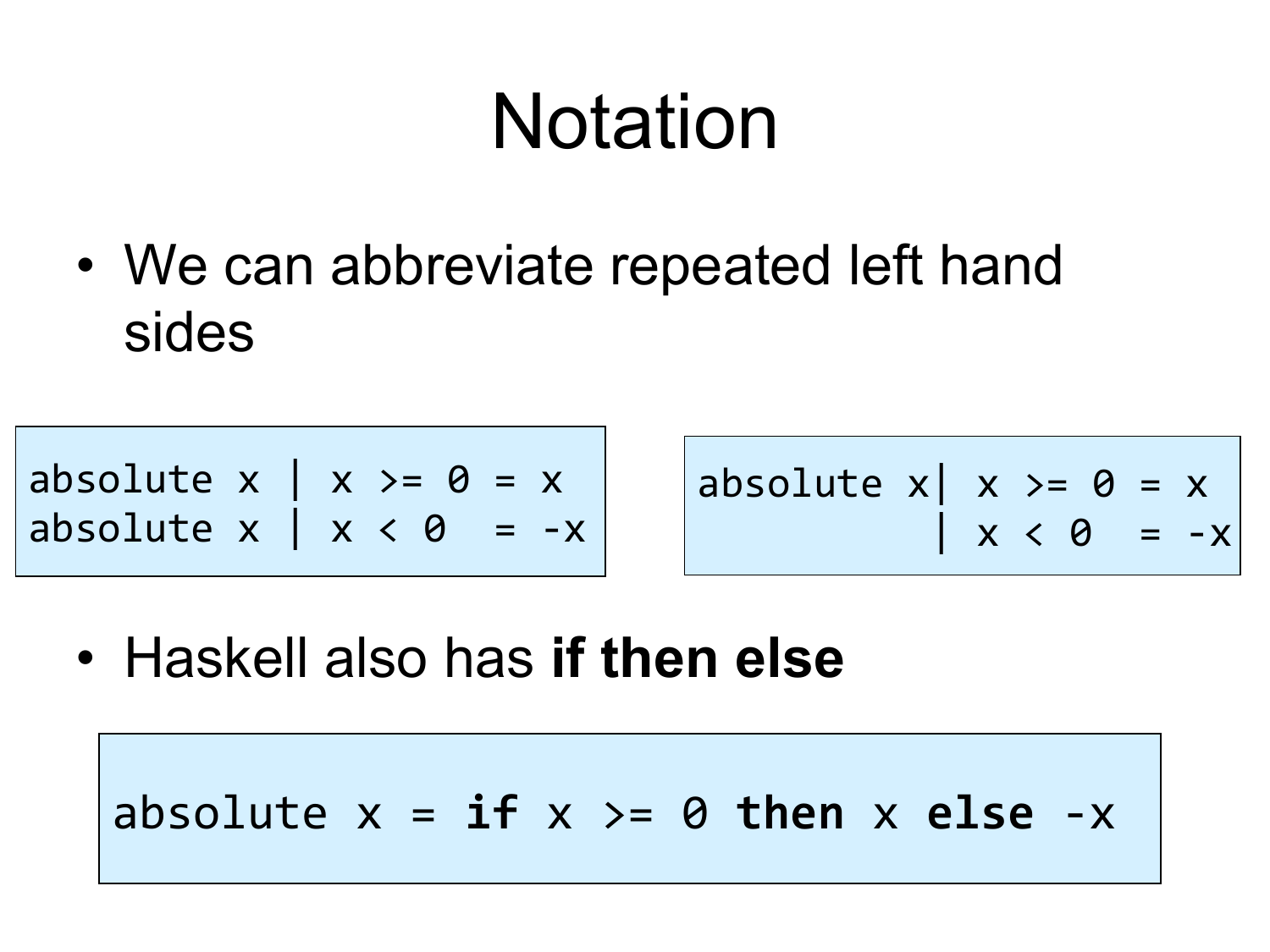#### Recursion

- First example of a *recursive* function
	- $-$  Compute  $x^n$  (without using built-in  $x^nn$ )

 $power \times 0$  = 1 power x n | n >  $\theta = x * power \times (n-1)$ 

• Calculate to find the answer: power  $22 = 2 * power 2 (2-1)$  $= 2 * power 2 1 = 2 * 2 * power 2 (1-1)$  $= 2 * 2 * power 2 0 = 2 * 2 * 1 = 4$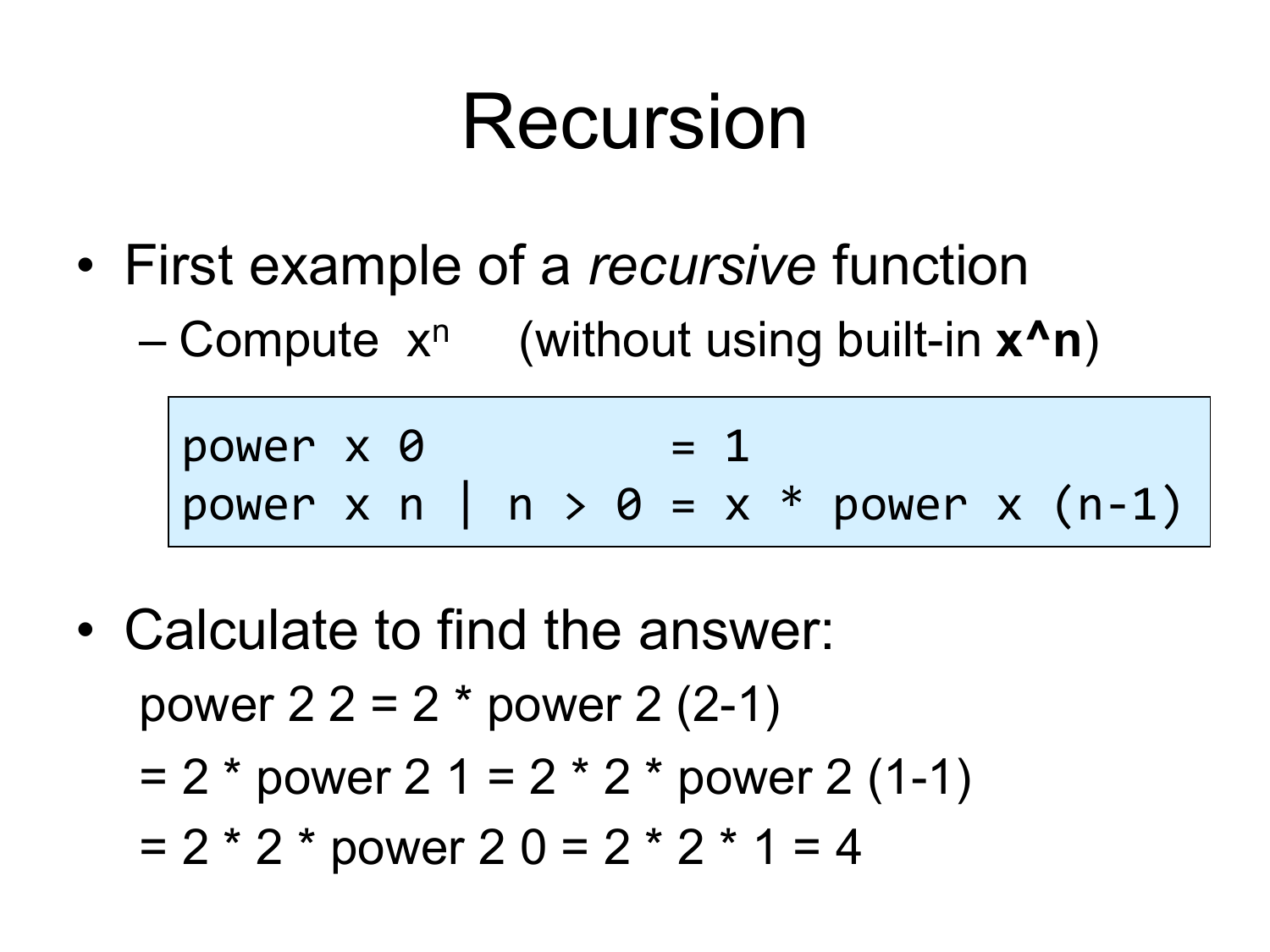#### Recursion

- Reduce a problem (e.g. power x n) to a *smaller* problem of the same kind
- So that we eventually reach a "smallest" *base case*
- Solve base case separately
- Build up solutions from smaller solutions

You should have seen recursion before, so this intro will be brief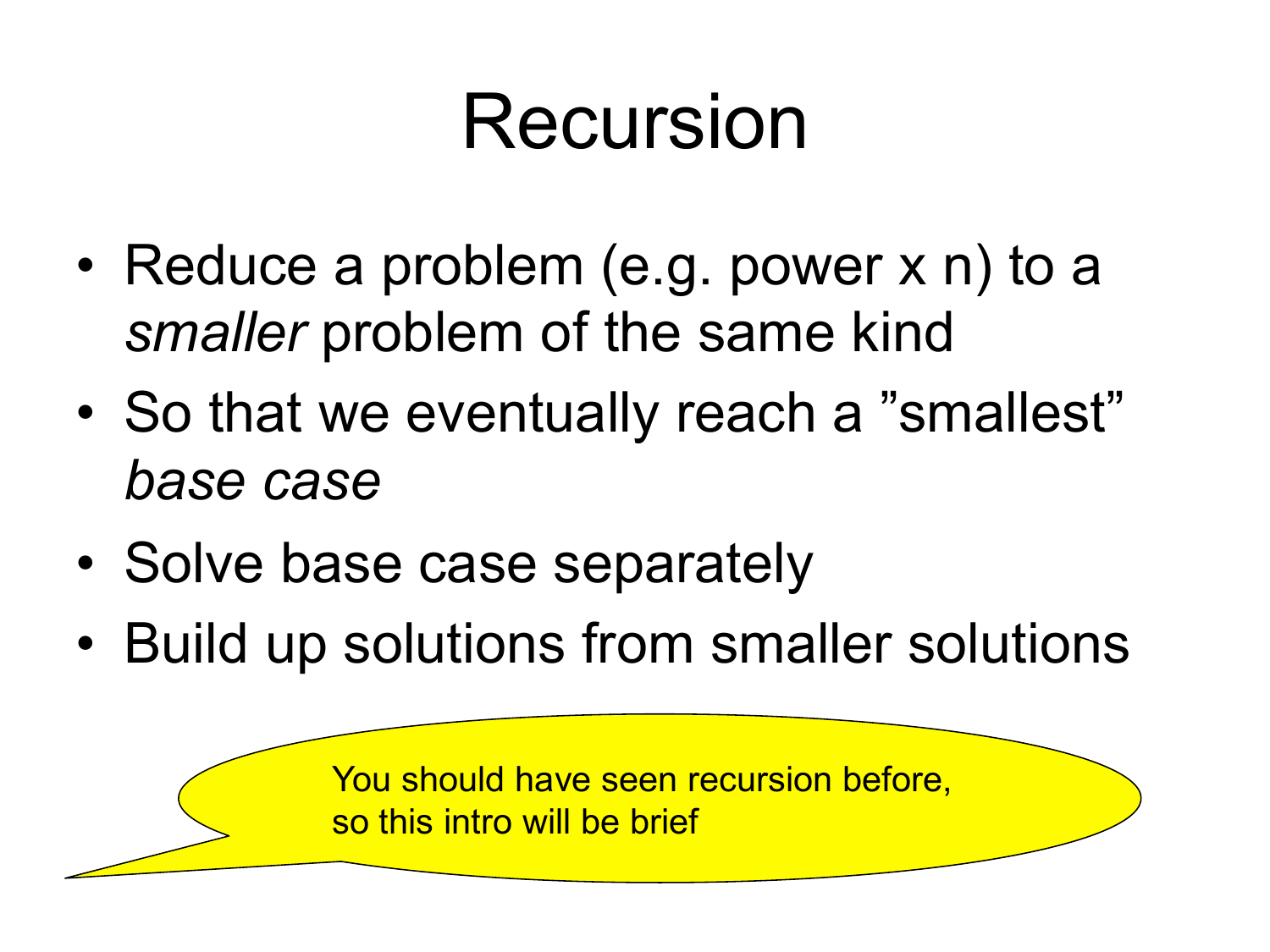# Example: Counting intersections

• *n* non-parallel lines. How many intersections (at most)?